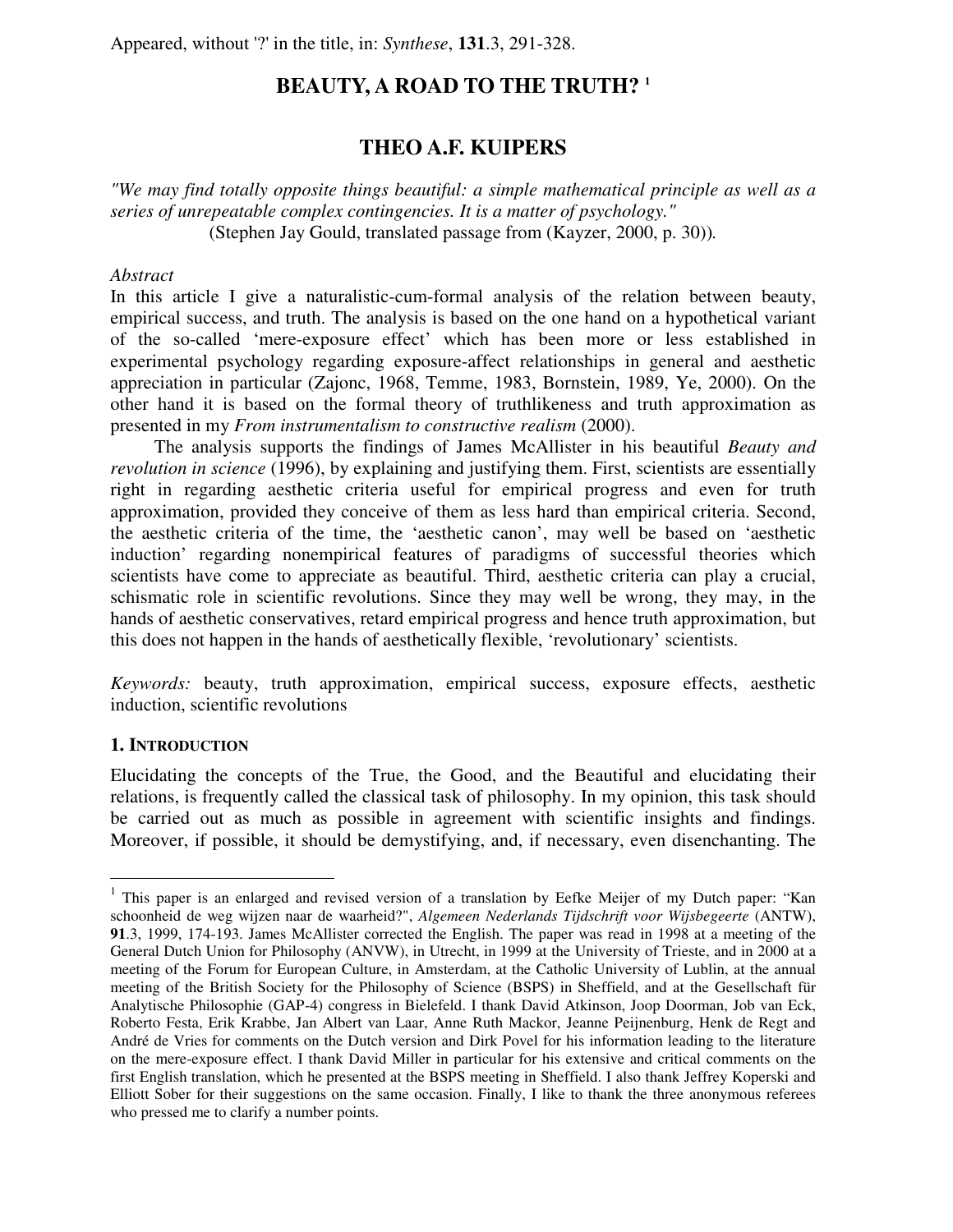topic of this paper is the relation between truth and beauty. Among scientists the intuition is widespread that there is a strong bond between them. Dirac is the classical representative of this intuition. Many other examples of natural scientists expressing this opinion could be given. For example, in a recent interview series on Dutch television, entitled 'Concerning Beauty and Consolation',<sup>2</sup> the physicist Steven Weinberg and the biologist Stephen Jay Gould emphasised that considerations of beauty play an important role in their appreciation of theories and findings. The best philosopher's response seems to me to be, OK, this intuition of scientists should be taken seriously, but since it is not self-evident, to say the least, an explanation and justification of it should be given. However, to be honest, before reading McAllister (1996), I always thought, like many other philosophers of science,<sup>3</sup> that there must be some kind of misunderstanding among scientists. It not only seemed implausible that aesthetic appreciation has anything to do with empirical success, let alone with truth or truth approximation, but even a relation between nonempirical features frequently mentioned as examples of aesthetic features, such as symmetry and simplicity, on the one hand and truth approximation on the other seemed rather implausible on the basis of my own approach to truth approximation.

# **1.1 Some examples and preliminary considerations**

So let us be open-minded and try to explain and justify the fact that purported truths are frequently deemed beautiful<sup>4</sup> and that this is why the beauty of an idea, of a potential truth, is considered to be an indication of its soundness. Expressions such as 'the splendour of truth' and 'the simplicity of truth' support this. However, as James McAllister has shown in his very inspiring book *Beauty and Revolution in Science* (1996) (for brief expositions, see also McAllister, 1998, 1999), our aesthetic judgements are subject to change. We are not only inclined to find the heliocentric worldview of Copernicus more beautiful, because it is simpler, than the geocentric view of Ptolemy, but we are also inclined to find Kepler's elliptic planetary orbits at least as beautiful as Corpenicus's circular orbits. However, ellipses are undoubtedly more complicated than circles, and this is precisely the reason why they were found less beautiful, if not problematically ugly, at the time. Moreover, I would like to add, aesthetic criteria not only change with time within a discipline, but may also differ greatly between disciplines. For example, after expressing in the interview series mentioned above his agreement with Weinberg about the importance of beauty considerations, Gould hastens to stress that his criteria for beauty totally differ from those of Weinberg. Whereas Weinberg mentions 'inevitability' of desired consequences as his dominant aesthetic criterion - as exemplified by Einstein's theory, which, in contrast to Newton's theory, made the inverse

<sup>&</sup>lt;sup>2</sup> The 25 interviews are available on videotape (http://www.vpro.nl/frontend/index.shtml) and have also been published in Dutch under the title *Het boek over de schoonheid en de troost (The book concerning beauty and consolation)* (Kayzer, 2000). Unlike many of the other interviews, those with Gould and Weinberg have been transcribed and translated fairly literally.

 $3$  E.g., many of those attending my presentation on the BSPS meeting in Sheffield in July 2000.

<sup>&</sup>lt;sup>4</sup> As a matter of fact, in science we come across two kinds of beauty. We speak of the beauty of methods of proof and problem solving on the one hand, and of results such as propositions, laws, theories, and truths on the other. The so-called diagonal proof of the non-denumerability of real numbers is an example of a method that strikes almost everyone for its simplicity and inventiveness. In Kuipers (1991) I have collected ten examples of beautiful problem-solving methods for quite mundane problems such as "What is the shortest network of roads between four cities located on the corners of an imaginary square?". However, as suggested, and as in this case, solutions themselves may also be considered as beautiful, like new results in general. Moreover, regarding results themselves, we might distinguish between new results that are found beautiful because they are surprising, perhaps by opening new perspectives, and results that are found beautiful because they fit into the current 'aesthetic canon'. This paper addresses the last type of aesthetic considerations. I thank Michael Stölzner for pressing me to make the latter distinction explicit.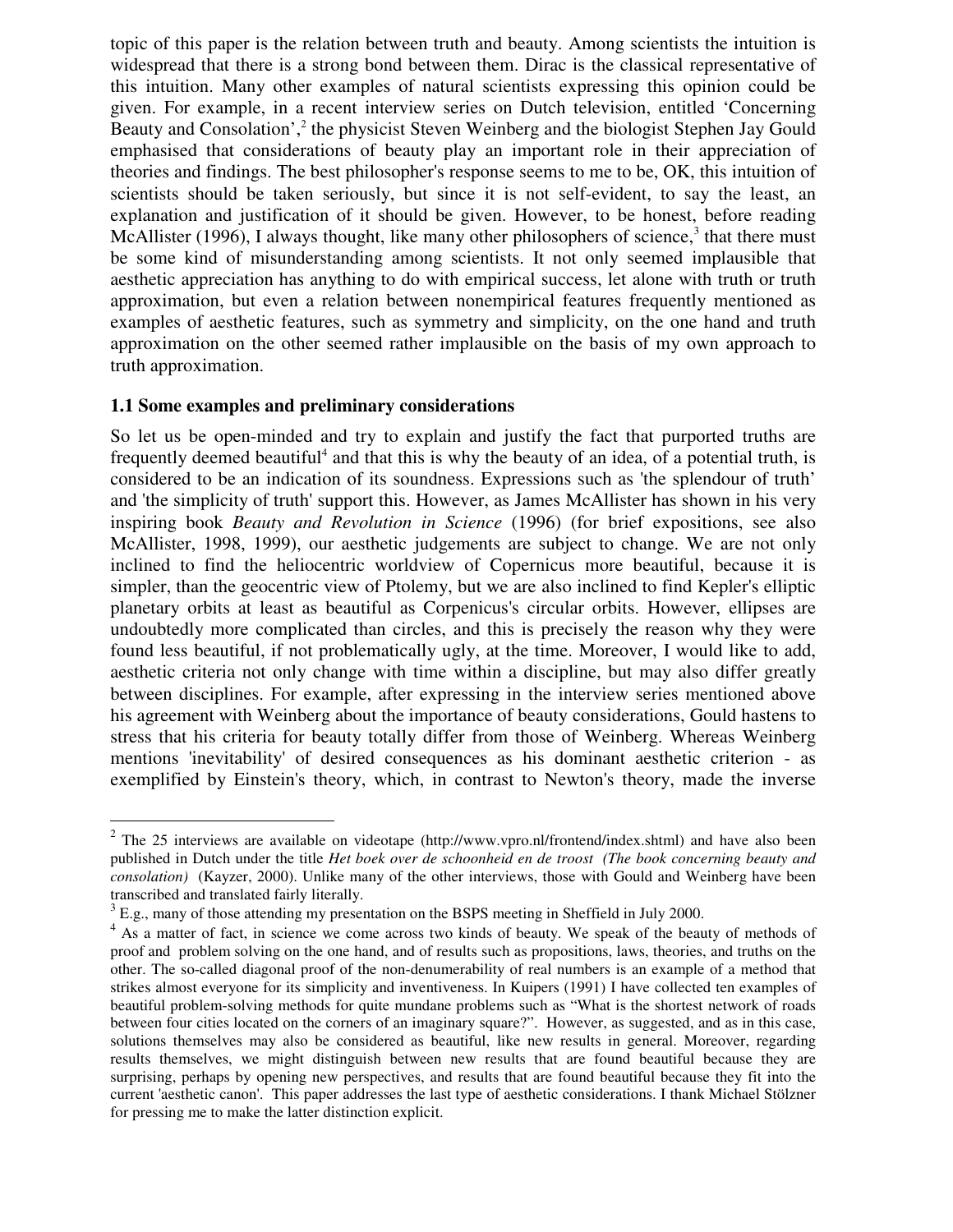square in the law of gravitation inevitable - Gould stresses that, besides diversity, unrepeatable contingencies and irregularities are the sources of his ultimate aesthetic satisfaction.<sup>5</sup> Ironically enough, Weinberg not only refers to Bach's music in general and his two-part Inventionen in particular as showing a similar kind of inevitability, but also mentions the gravedigger scene in Shakespeare's Hamlet as a surprising intermezzo in a logical sequence of events, which, according to Weinberg, illustrates the fact that in the arts there are even higher aesthetic phenomena than in science. 6

Having observed the variation of aesthetic criteria, McAllister's main claims are as follows. First, scientists normally use aesthetic criteria in addition to empirical criteria for theory evaluation. Second, and most importantly, the aesthetic criteria of the time, the 'aesthetic canon', is based on 'aesthetic induction' regarding nonempirical features of paradigms of empirically successful theories which scientists have come to appreciate as beautiful. Third, aesthetic criteria can play a crucial, schismatic role in scientific revolutions. Since they may well be wrong, they may, in the hands of aesthetic conservatives, retard empirical progress and even truth approximation, but this does not occur in the hands of aesthetically flexible, 'revolutionary' scientists.

# **1.2 Outline of the paper**

In this article I present an analysis of the relation between the truth and the beauty of scientific theories that, in the end, elaborates and supports McAllister's claims. Like McAllister, I will concentrate on nonempirical aesthetic features, that is, features with aesthetic value but without empirical content, although empirical features may also be aesthetically valued. In Section 2 I will first argue, in the spirit of naturalized epistemology, that the phenomenon of aesthetic induction may be a variant of the so-called 'mere-exposure effect', and then decompose the notion into aesthetic induction proper and a related cognitive (meta-) induction. Together they lead to correlations between nonempirical features which are found beautiful on the one hand and empirically successful theories on the other. Such correlations will be called 'beauty-success correlations'. The corresponding received or 'canonical' aesthetic features are nonempirical features that have acquired (positive) aesthetic value and (empirical success related) inductive support. Moreover, this makes it plausible to explicate the notion of an 'aesthetic feature' as an aesthetically (positively) valued nonempirical (objective) feature.

In the rest of the paper I will argue that the co-production of the two types of induction is functional for empirical progress and even for truth approximation as far as the cognitive meta-induction is reliable. For this purpose I will present, in Section 3, the basic definition of greater truthlikeness, which, roughly, refers to a theory allowing more desirable and fewer undesirable possibilities than another. Subsequently I will argue that this definition can be rephrased as, again put roughly, a theory having fewer undesirable and more desirable features than another. In Section 4 the difference between empirical and nonempirical features will be explicated, followed by an elaboration of how claims to truth approximation can be judged in terms of empirical criteria, especially in terms of observed (and therefore desirable) possibilities, representing instantial successes, on the one hand and established desirable observational features, representing explanatory successes, on the other. In Section 5 the title question will come under discussion when I examine the relative importance of empirical and aesthetic considerations. I will do this by comparing the importance of relevant differences

<sup>&</sup>lt;sup>5</sup> This is not to suggest that standard examples of aesthetic features mentioned by physicists do not play a role in biology. For example, Gould mentions order a number of times and, as Sober (2000) points out, simplicity in the form of parsimony plays a considerable role in taxonomy.

 $6$  For the gravedigger example and some other ones, illustrating the same point, see also Weinberg (1993, p. 119).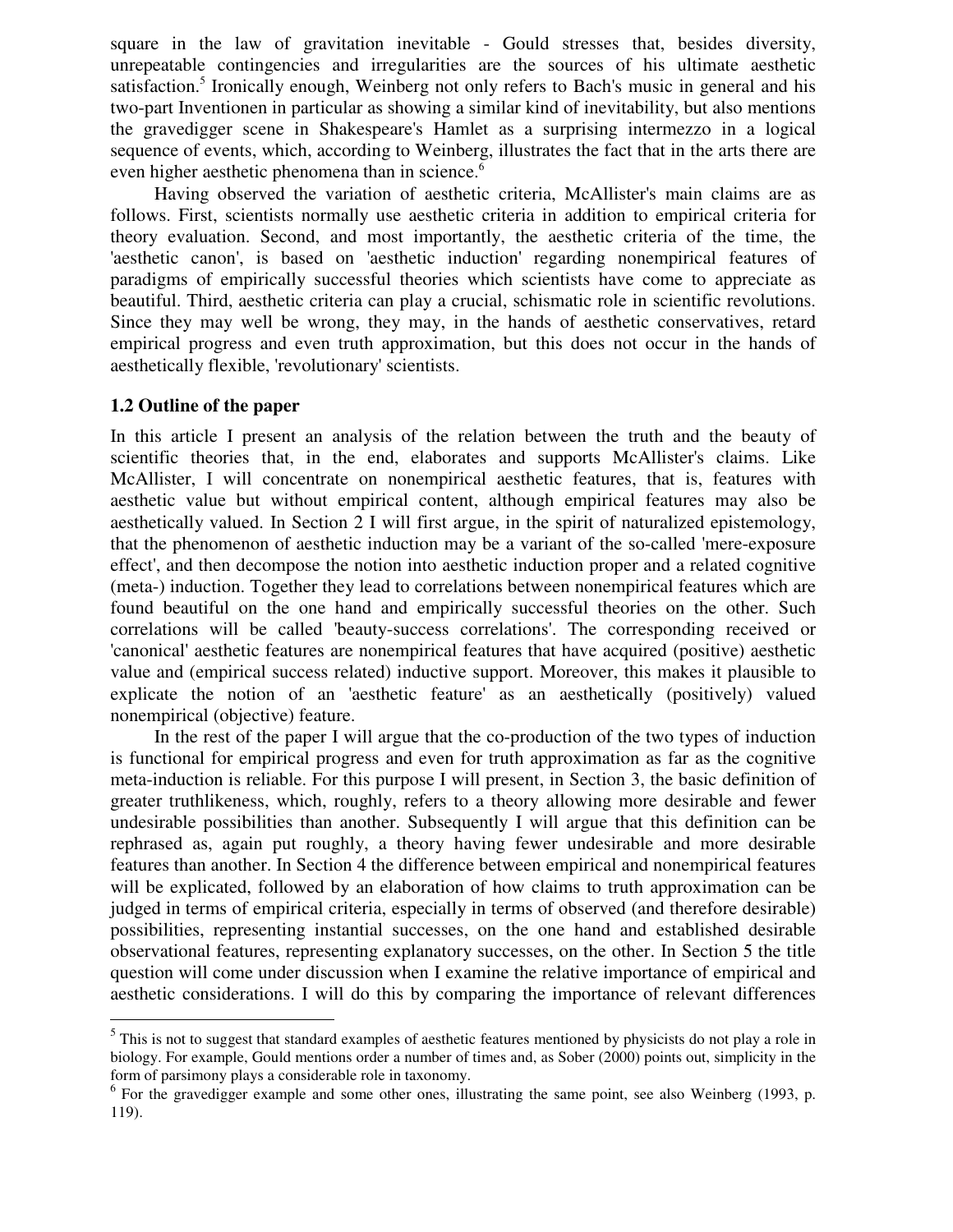between two theories in the light of the hypothesis that one is closer to the truth than the other: a difference in explanatory success, a difference in instantial success, and a difference in 'aesthetic success', that is, (not) having a received aesthetic feature. One of the outcomes will be that an aesthetic success can be just as good a signpost to the truth as an extra case of explanatory success, albeit in a more modest degree. The relevant difference is that the justified desirability of such an explanatory success can be more reliably established than that of an aesthetic feature, which is why the latter should be approached with more care. In Section 6 this comparative analysis will enable us to point out the heuristic-methodological use of aesthetic features in seven different problem situations, amongst which is a typical 'revolutionary' one. Some suggestions for further research will be given in Section 7, followed by several conclusions in Section 8.

#### **1.3 Some limitations and specifications**

As I said, the formal analysis is based on the basic theory of truthlikeness and truth approximation by empirical progress. Some limitations and specifications should be mentioned beforehand.

*First*, in view of the fact that the basic theory, and for that matter the refined version too, has, up until now, mainly been restricted to the natural sciences, this study will be too.

*Second*, 'the truth' will be understood as the strongest, that is to say the most informative, true theory of what is physically (chemically, biologically) possible, within the scope of a domain and a vocabulary that have been chosen beforehand. Thus 'the truth' is always conceived as the product of language and reality; therefore there can be many truths. Because these truths are connected in many ways (one truth can, for instance, be reducible to another), this is not an extremely relativistic position, but one that has a realistic tendency. Neither is it an extreme metaphysical, essentialist position, for the language in question is a human construction, not an ideal language that is supposed to be somehow inextricably connected to the natural world. The name 'constructive realism' covers these two aspects. Beyond this, it is important to note that the definition of 'the truth', though it depends on the idea of a 'true theory', is not circular. I presuppose a definition of a true theory, namely as true for all (bio-)physical possibilities. Here 'true for a physical possibility' is defined in accordance with Tarski's truth definition.

*Third*, our truth approximation claims regarding aesthetic features are, at least in this paper, restricted to a certain formal type of aesthetic features. More precisely, the 'underlying' objective nonempirical features of aesthetic features, and objective (nonempirical and empirical) features of theories in general, will be restricted to a certain formal type. A feature of a theory is called 'distributed' when it corresponds to an objective property of all (formal representations of) the conceptual possibilities admitted by the theory. Note first that aesthetic features of theories are not supposed to be associated with (the set of) its real world instances, but with the corresponding (set of) conceptual possibilities. However, it may well be that the aesthetic appreciation concerns a non-formal type of representation of certain conceptual possibilities. The famous Feynman diagrams in quantum electrodynamics provide an example. But also in such a case, it is assumed that there is in addition a formal, i.e. logicomathematical, representation of the conceptual possibilities, such that the aesthetic feature is co-extensional with an objective property of the relevant formal conceptual possibilities. The corresponding distributed feature is called the objective feature underlying the aesthetic feature. Aesthetic features of which the objective nature cannot be explicated in the suggested distributed way fall outside the scope of my truth approximation claims, and demand further investigation. However, it should be stressed that some standard aesthetic features are of the distributed type. Regarding simplicity, for example, it is important to note that the members of the set of conceptual possibilities satisfying a simple formula all share the property to 'fit'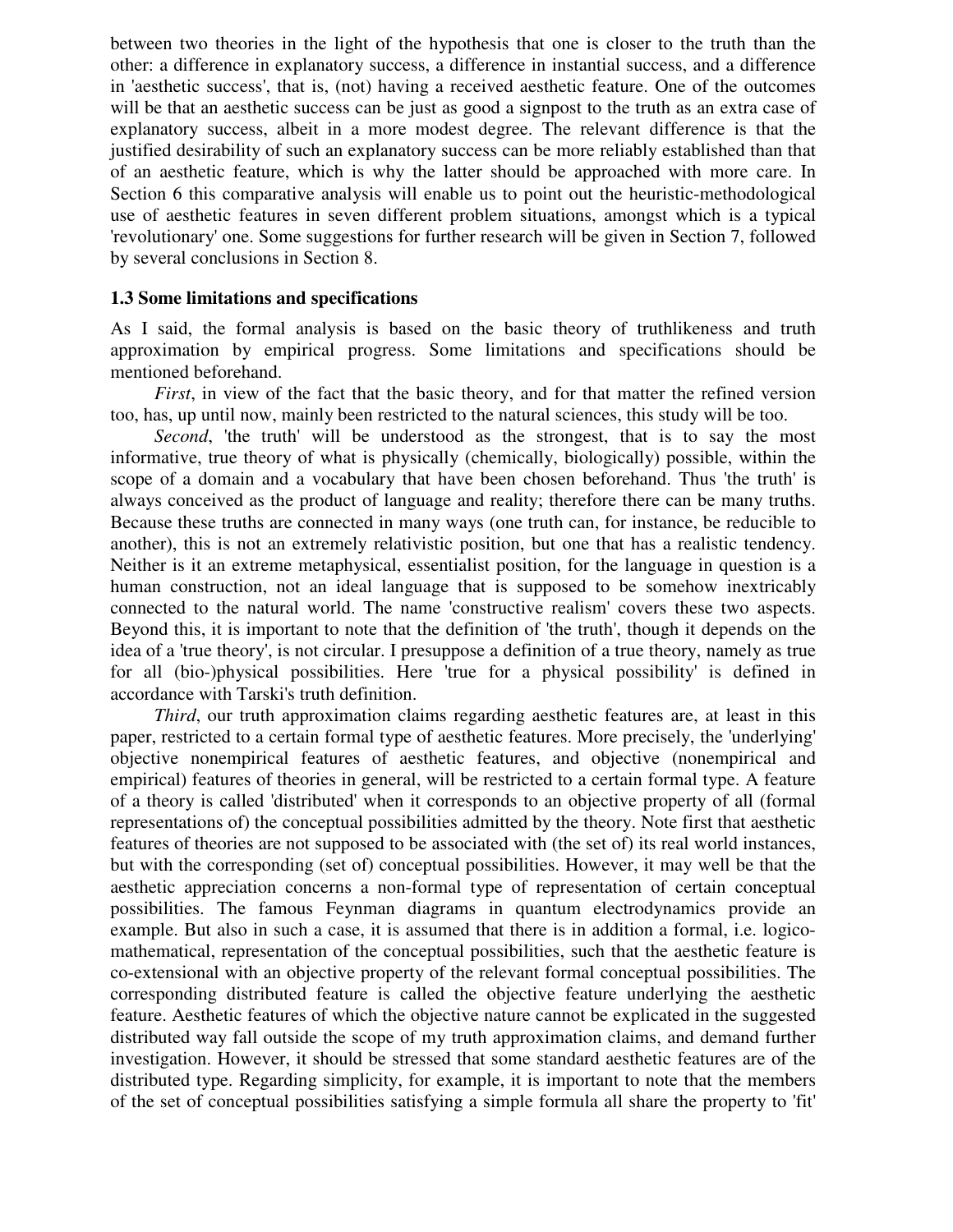in this simple formula. Regarding symmetry, representing a kind of order, we may note that a theory is frequently called symmetric because all its possibilities show a definite symmetry. For example, all admitted orbits may have a certain symmetrical shape. Regarding inevitability and its opposite contingency (see below), it is also plausible to assume that at least certain types of both properties can be localised within conceptual possiblities.

*Fourth*, and finally, in this article I will not elaborate on the historical examples of truth approximation and aesthetic considerations. For the former I refer to Kuipers (2000, Ch. 10 and 11), for the latter I refer to McAllister's book and articles. But now and then I will refer to features that are widely considered beautiful, like simplicity and order in the form of symmetry.

In summary, the answer to the question of the title will be: yes, beauty can be a road to the truth, namely as far as the truth is beautiful in the specific sense that the truth has distributed features that we have come to experience as beautiful due to (a variant of) the mere-exposure effect. It will become clear that this is a nontrivial answer. Though it may be a disenchanting one, this conclusion has heuristic-methodological use for truth approximation, provided that the aesthetic criteria, in comparison to the empirical criteria, are handled with great caution. The answer can very well be considered as an explication of what McAllister can meaningfully have in mind when he speaks of the relation between beauty, empirical success, and truth in terms of aesthetic induction.

# **2. AESTHETIC INDUCTION AND EXPOSURE EFFECTS**

McAllister (1996, also 1989) introduces the notion of 'aesthetic induction'. It refers to the phenomenon that scientists tend aesthetically more and more to appreciate recurring nonempirical, objective features of successful theories. In this section I want to disentangle this phenomenon. In order to do so, I will first relate it to experimental psychological studies of emotive *e*ffects of repeated exposure to certain stimuli, that is, studies of exposure-*a*ffect relations in general and aesthetic appreciation in particular.

# **2.1 Exposure effects and aesthetic appreciation**

McAllister (1998) gives an architectural illustration of the phenomenon in question. To colour photographs of the Washington Monument and the Eiffel Tower he adds the following telling caption:

"Architectural aesthetics, as embodied in the Washington Monument (left) and the Eiffel Tower (right), can change with the discovery of a material's structural utility - much like the aesthetic appeal of a scientific theory, which seems to grow with every empirical success. The Washington Monument (1884), a white marble obelisk, pays homage to the aesthetic canons of ancient Egypt. In contrast, the Eiffel Tower, which was built a mere five years afterward, is an iconoclastic cast-iron structure that displayed aesthetic properties unprecedented in its day. Cast-iron architecture eventually attained wide use, and a broad aesthetic appeal, as its utility was discovered."

That we grow to find something beautiful after acceptance of it is widely acknowledged where the arts are concerned. Marjoleine de Vos (1999) even goes as far as saying about canonised poetry:

" ... but the not-beautiful, if accepted, in point of fact always changes into the beautiful. Time makes everything beautiful. And habituation helps."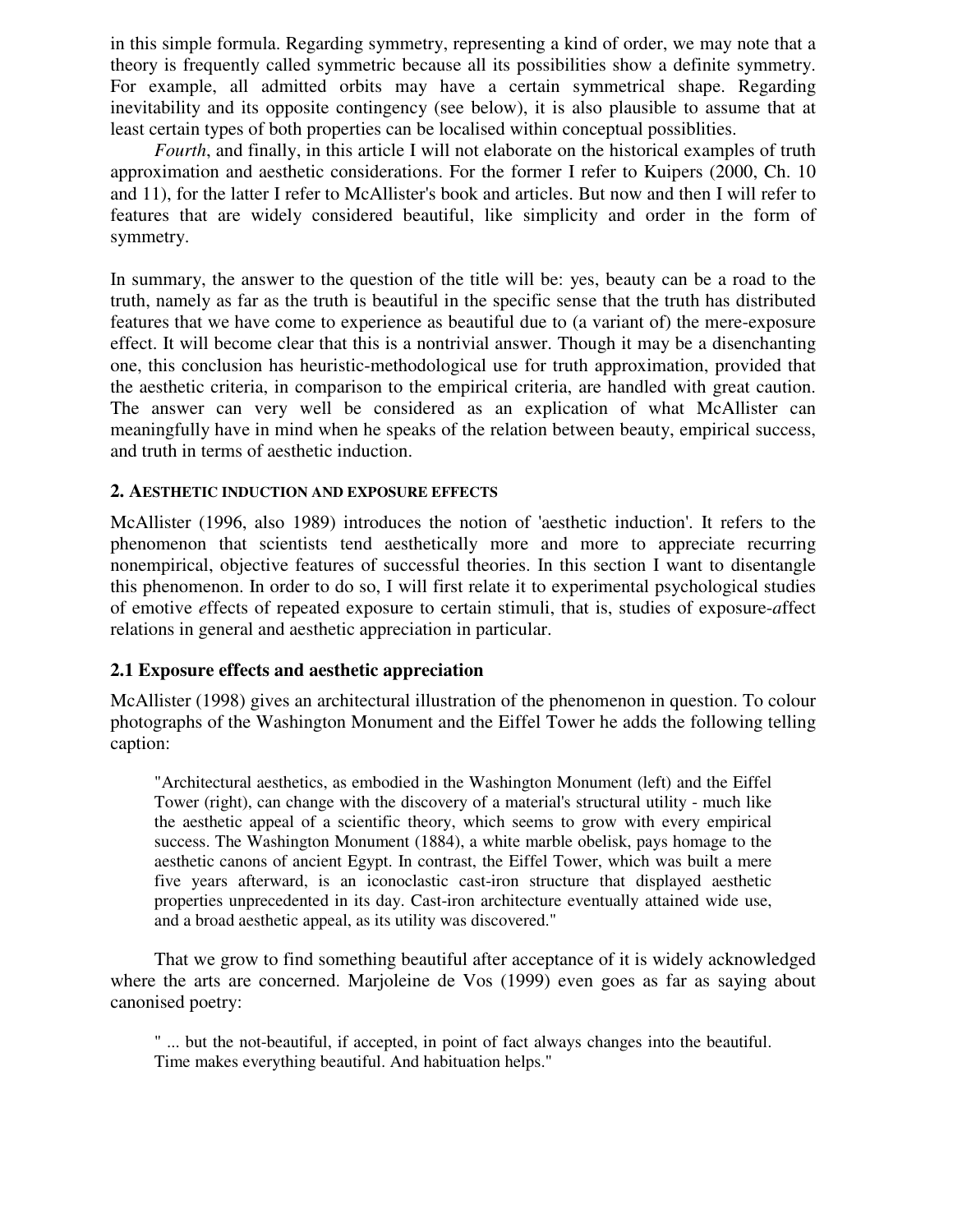In popular music the plug-effect is well known. By repeating the same song or videoclip time and again many people tend to notice by themselves that they like it more and more. This is evidently exploited for commercial purposes by popular broadcasting channels. Similarly, it is well known that the number of people appreciating the atonal music of Schönberg and their degree of appreciation initially were very low, but that both the number and the degree increased considerably with time. See (Mull, 1957) for early experimental evidence on this.

All these phenomena seem to be related to the so-called 'mere-exposure effect' which has been studied in experimental psychology (Zajonc, 1968, Temme, 1983, Bornstein, 1989, Ye, 2000). Various experiments, for example with music, paintings, drawings, photos, Chinese characters, and advertisements, illustrate the fact that an increasing number of presentations of the same item tends to increase the aesthetic or, at least, affective appreciation of that item. However, frequently one observes not only first a phase of monotone increasing aesthetic appreciation with the number of confrontations, but also a second phase of decreasing appreciation, together producing the so-called 'inverse U' shape. The most plausible explanation is of course that in the end people get bored. After first having the excitement of recognising more and more in combination with seeing or hearing more and more, one may become so used to a piece of art that both types of excitement fade away. The Bolero of Ravel might be an illustration. This explanation is known as the two-factor model of stimulus habituation and satiation. Although many comparative studies with varying experimental conditions prompting or retarding the switch have been done (see e.g. Bornstein, 1989, Ye and Van Raaij, 1997, Ye, 2000), two conditions that are particularly interesting for our purposes, viz., successive variation of the same stimulus and introducing some kind of reinforcement, have not been studied, as far as I know. In music one might think of retardation of the switch point by introducing some variation, e.g., in a musical theme, or by presenting different performances of the same piece of music. This would be interesting because theory revision may frequently be considered as variation on a theme. Since 'mere exposure' is by definition unreinforced, experiments with various kinds of reinforcement would deviate from the paradigmatic type of research in this area. Reinforcement would of course be interesting because (increasing) empirical success evidently is a type of reinforcement in theory revision, in the same way as McAllister suggests in the caption quoted above that the utility of cast-iron architecture reinforces its ascribed aesthetic value. However this may be, it is not only established that the mere-exposure effect occurs under certain conditions and within certain limits, but also seems plausible that variation and reinforcement will retard satiation. The latter hypothetical variant of the mere-exposure effect will be called the (postulated) qualified-exposure effect.

Let me illustrate the mere-exposure effect by an informal, but nevertheless risky experiment, just initiated by my own experience. The television series mentioned above comprised 25 interviews with various celebrities in the sciences, the humanities, and the arts. Each instalmant of the programme started with the same intro of 1.5 minute, namely, a tango danced by an elegant and charming older couple accompanied by light effects. Halfway through the series, I presented the main ideas of the present paper in Amsterdam for an audience of 30 people. After showing the intro by video, but before giving my expectations, I ascertained that about half the audience had never or almost never seen the programme before. Only 40% of these said that they found the video particularly beautiful. In contrast, of the other half, that is, of those who had seen the programme at least a number of times, 80% found the video particularly beautiful. In agreement with my own experience, most of the latter confirmed that their appreciation for the intro had gradually increased. It should be noted that there was no variation in the intro and, more importantly, something like intellectual reinforcement was not evidently the cause of the increasing appreciation of the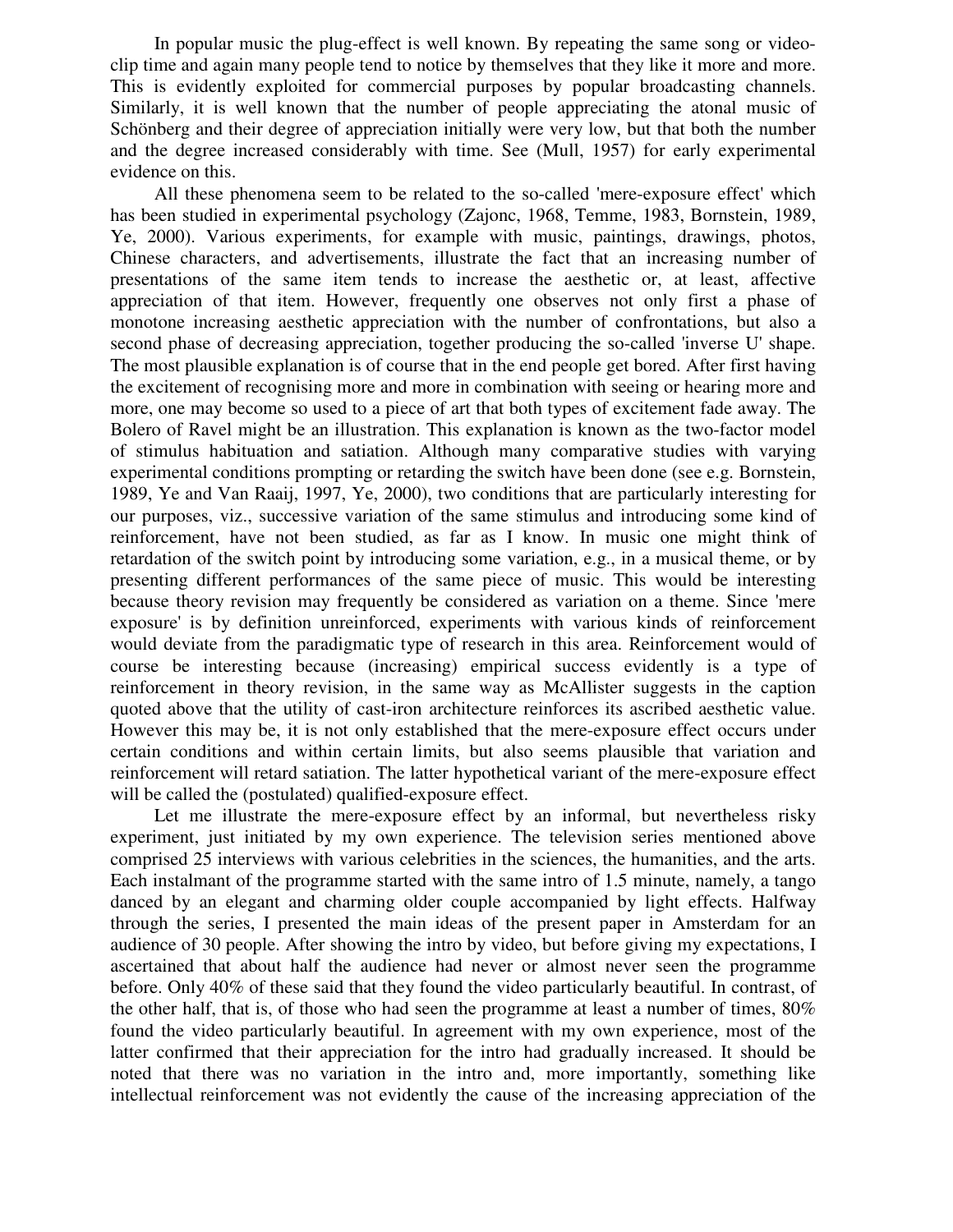series. For, like most commentators in the media, one had become more and more critical about the obsessive, non-stimulating way in which Kayzer interviewed his impressive guests.

The mere-exposure effect and the suggested qualified-exposure effect call for general explanations. There must be some kind of (related) psychophysical mechanisms producing them. Using Tinbergen's four well-known questions about biological behavioural patterns, there is reason to investigate the causal structure of the mechanisms, the direct or proximate functions of the effects, the ontological development of the mechanisms, and the phylogenetic, hence evolutionary, development, explaining the distal functions of the effects, that is, the indirect functions that more directly serve reproduction and survival. Regarding the mere-exposure effect itself, the two factors postulated by the two-factor theory, recall, habituation and satiation, certainly are the plausible psychological point of departure for searching for a general causal mechanism behind them. In the last decade it has been argued that there is a link with implicit learning and memory (Bornstein, 1994, Seamon et al., 1995). Regarding the evolutionary background, Bornstein (1989) concludes with some general speculations. I will deal with only some of these and related questions, as far as aesthetic appreciation in science is concerned.

# **2.2 Aesthetic induction in science**

It is evident that McAllister's notion of 'aesthetic induction' can be seen as a reinforcement variant of the mere-exposure effect. More specifically, McAllister claims that aesthetic induction is triggered by empirical success, i.e., in psychological terms, empirical success functions as a kind of reinforcement. If the number of empirically successful theories with a certain nonempirical feature increases the aesthetic appreciation of that feature increases. Similarly, if increasingly many empirically successful revisions of a theory have a constant nonempirical feature, that feature becomes aesthetically more and more appreciated. This phenomenon naturally leads to McAllister's idea of an 'aesthetic canon' of received aesthetic features in a certain phase of a discipline that may be replaced by a different one after a scientific revolution. And, I like to add, the canon may be different for coexisting research programmes within one discipline and for different disciplines, depending on the specific nonempirical features of successful theories in the respective programmes and fields.

From now on we should sharply distinguish between aesthetic features and merely nonempirical, but objectively, or at least intersubjectively, determinable features of theories. The latter will briefly be called 'nonempirical' features. Aesthetic features - more precisely, the canonical ones- are here conceived as nonempirical features which (certain) scientists (have come to) find beautiful, that is, to which they ascribe aesthetic value. Typical examples of frequently mentioned aesthetic features are symmetry, simplicity, visualizability, and inevitability.<sup>7</sup> From the present point of view it is perfectly possible that other scientists also call their opposites, viz., asymmetry, complexity/diversity, abstractness, contingency, aestehtic, especially in other periods or other disciplines.

The distinction between nonempirical features and their possible ascribed aesthetic value makes it possible to disentangle the kinds of induction that may be involved when a nonempirical feature accompanies empirical success. In fact, one can distinguish at least two kinds of induction, one of an emotive or affective and one of a cognitive nature.<sup>8</sup> The underlying idea of the suggested qualified-exposure effect in a scientific context is that there is a psychophysical mechanism that first arouses some kind of aesthetic appreciation for a

 $<sup>7</sup>$  McAllister (1996) deals in particular with symmetry, simplicity and visualizability, and their opposites, see</sup> below. Weinberg (1993) deals in chapter 6, entitled "Beautiful theories", not only with inevitability or rigidity, but also with simplicity and symmetry.

 $8$  Our terminology of cognitive, affective and (later) behavioural induction is inspired by Ye's (2000) distinction of cognitive, affective and behavioural priming.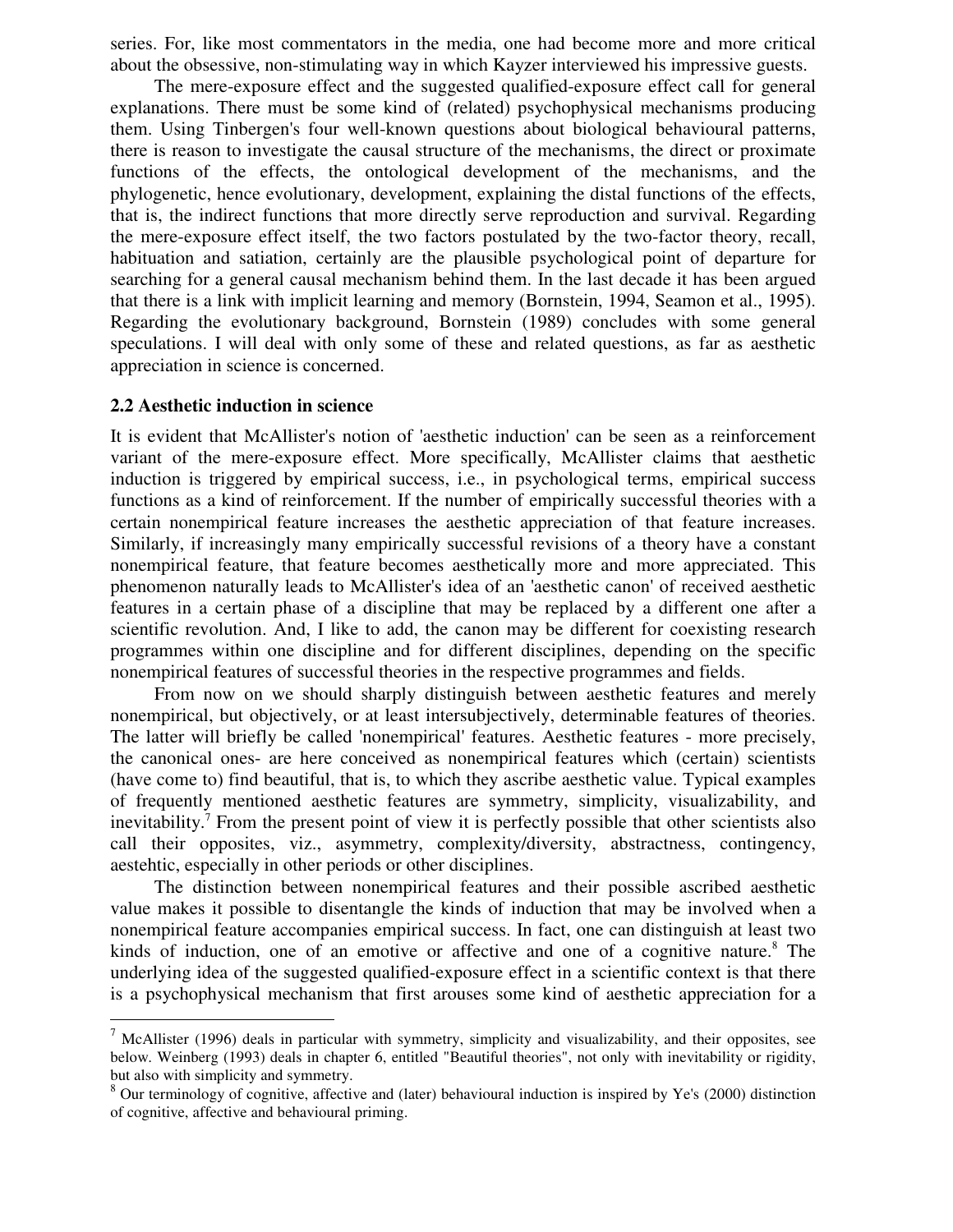nonempirical feature of a new, empirically successful theory, which, if positive, subsequently increases due to repetition of this feature in other successful theories. If the early response is negative, the idea is of course that this first diminishes and then switches to positive appreciation, which subsequently increases. But, for simplicity, I assume from now on that the start is positive. Note that the arousal as such is analogous to the generation of charge or current in electromagnetic induction, but note also that the latter does not have the increasing character which the former is supposed to have. Be this as it may, it is plausible to speak here of *proper aesthetic* (or more generally, emotive or *affective*) *induction*, by definition of an increasing nature. At the same time, the first co-occurrence of a nonempirical feature and success may arouse the cognitive expectation that it will also accompany the next successful theory and this expectation may be strengthened by subsequent co-occurrences of the feature and empirical success. This will be called *cognitive meta-induction*, where 'meta' refers to the fact that we are dealing with features of theories, rather than *object-induction* dealing with features of objects in the natural world. Whereas affective induction has only one (psychophysical) side, cognitive (meta-) induction has two sides: a psychophysical side and a logical side. The psychophysical side of cognitive induction in general is usually assumed to have some, albeit weak, logical justification: inductive expectations and generalisations have some kind of support, called inductive support, and even on the meta-level of theories, there may be some truth in them of the following type: in order to be empirically successful, theories (in a certain area and perhaps even within a certain research programme) may well require a certain nonempirical feature.

The result of both types of induction is that correlations gradually grow between success and beauty, mediated by features, called beauty-feature-success or, simply, beauty-success correlations, in the following sense: recurring nonempirical features of successful theories come to be found beautiful. According to this diagnosis, canonical aesthetic features are nonempirical features that have acquired both (positive) aesthetic value and (empirical success-related) inductive support. The analysis suggests the following related important questions with respect to the correlation-producing mechanism. 1) Is the correlation mechanism functional in evolutionary perspective? The answer is certainly 'yes', if the answer to the second question is so. 2) Is the correlation mechanism functional for empirical progress? The answer to this question is certainly positive as far as (the logical side of) cognitive meta-induction is reliable. The reason is that, in addition to cognitive metainduction and perhaps other cognitive reasons, the aesthetic appreciation resulting from proper aesthetic induction further strengthens the search for theories having the relevant nonempirical features, which might be called *behavioural induction*. Of course, it is far from evident that, or to what extent, cognitive meta-induction is reliable. This is a general question, to which I need for present purposes only a very cautious positive answer. In the present, naturalistic approach, this positive answer may be based on the standard view of naturalized epistemology: in view of the widespread inductive habits of humans and higher animals, these habits apparently have survival value. That is, they must bring us on average onto the right track, or at least more frequently than other types of systematic expectation formation, including random formation. For if they did not, other learning-from-experience strategies would have become dominant.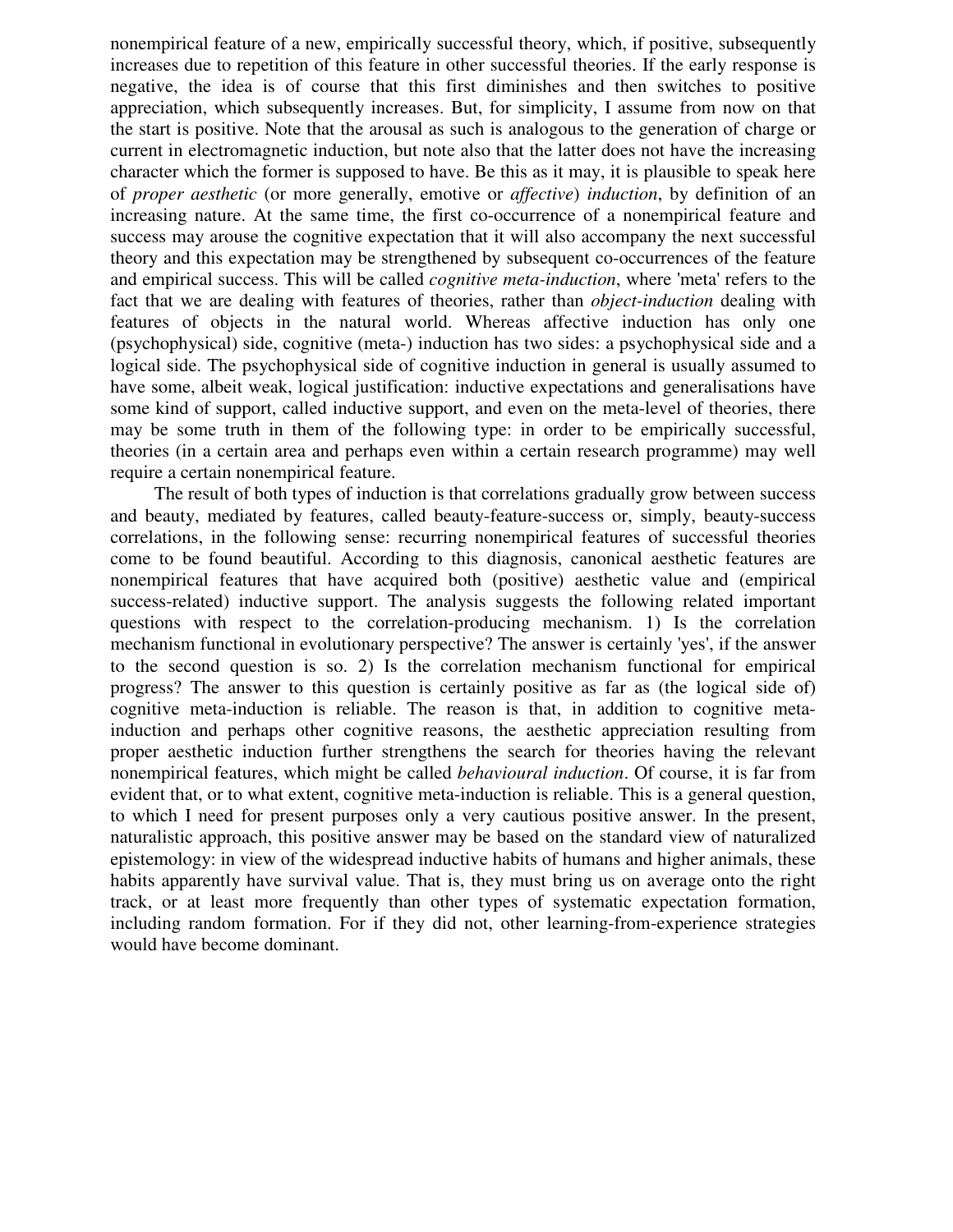*Scheme 1* summarizes the resulting disentanglement of McAllister's notion of aesthetic inducton in science.



*Scheme 1:* A decomposition of 'aesthetic induction' in science

As far as some standard examples of aesthetic features in physics are concerned, viz. order and simplicity, it is possible to give, in addition, a priori reasons to expect them to be features of the truth, and hence, according to the formal analysis which is to follow, features of empirically successful theories. The first reason concerns the order in (the truth about) reality. Physics presupposes, to a large extent, the so-called principle of the uniformity of nature: not everything is physically possible and what is, does not depend on place and time. Assuming a certain vocabulary we try to grasp by means of our theories what is physically possible and, in view of the principle of uniformity, we assume this to have a certain order. If everything were physically possible, then there would be no, or at least less, order. Although the principle cannot be proved, it would be hard to explain the results of physics, unless the principle were true: scientific truths, i.e. laws of nature, are possible only when there is a certain order or system in reality.

Alongside order, simplicity is a nonempirical feature frequently mentioned by physicists as an aesthetic feature. This is at least partly a consequence of the fact that science is the work of humans. A vocabulary and domain cannot only have been chosen accidentally such that the resulting purported truth is simple, but it also frequently happens that after insight is acquired in the resulting truths of a number of combinations of related vocabularies and domains, that combination is deliberately chosen that leads to the most simple truth. In other words, because there is always some freedom in the choice of domain and vocabulary, we can, to some extent, make sure that the resulting truths are indeed simple.<sup>9</sup> Obviously the reason for expecting simplicity is made possible, or is at least supported, by the reason for expecting order.

<sup>&</sup>lt;sup>9</sup> A telling example of this is the standard model of elementary particles, combining the electroweak theory with quantum chromodynamics. It is not uniquely determined from symmetry considerations alone, but it is further restricted in form by the requirement that certain infinities cancel in the calculation of physical quantities (the 'renormalizability condition' of nonabelian gauge theories applied by - 1999 Nobel Prize winners - Gerard 't Hooft and Martinus Veltman (see e.g. Weinberg (1993), pp. 95-96, 117).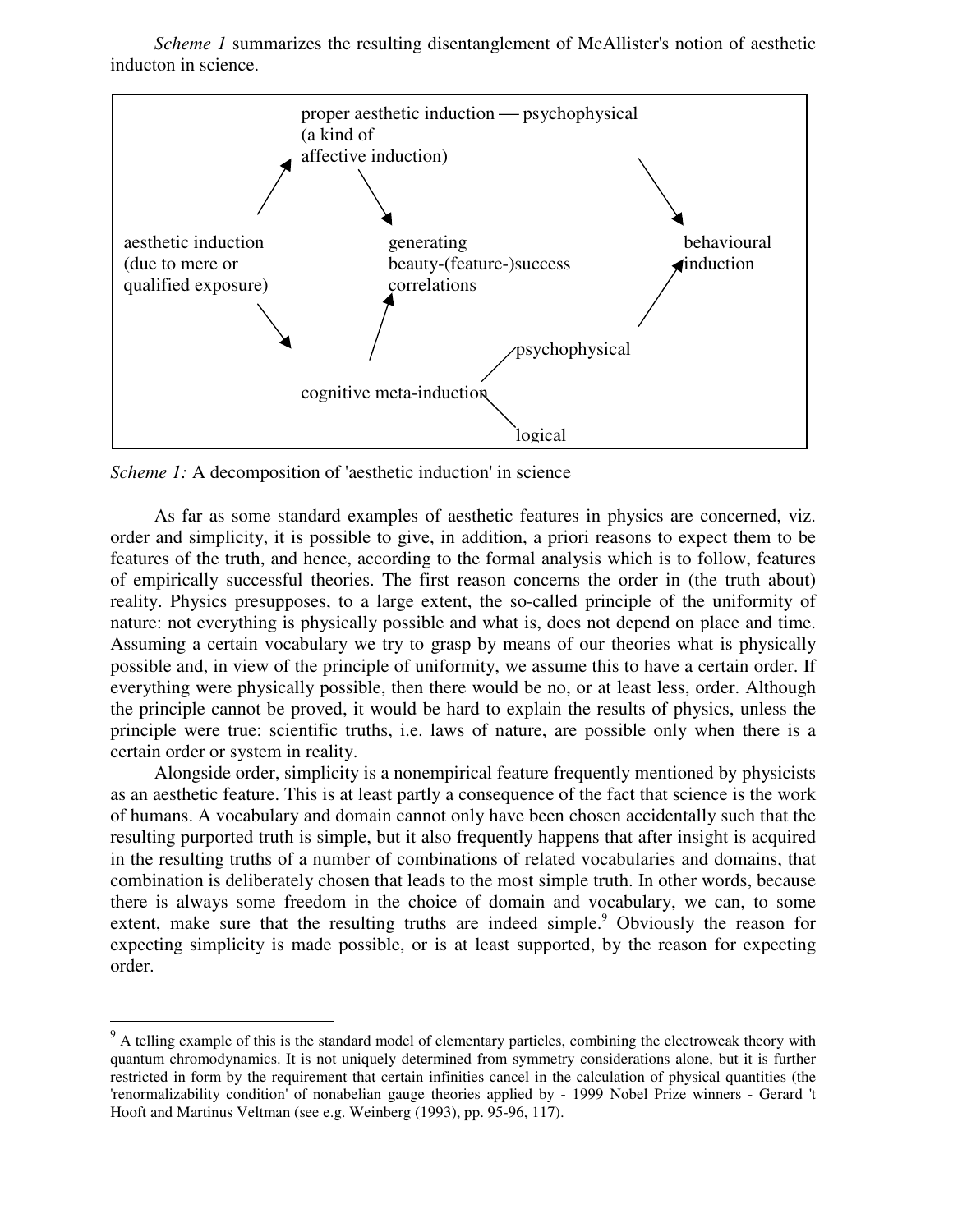Hence, for at least two nonempirical features we have a priori reasons for expecting them. The first, dealing with order, is of a principled nature, whereas the second, dealing with simplicity, presupposing the first, is of a pragmatic kind. It would certainly be possible to elaborate these a priori reasons for expecting these features and further to specify the relation between them. Moreover, for other nonempirical features, other a priori reasons to expect them, in physics or in other natural sciences, can probably be given. However, this is not important for my present purposes. As far as such a priori reasons are valid, they make sure that the processes of cognitive meta-induction and proper aesthetic induction will start and continue to work, but such reasons are of course not necessary for this purpose. It may well be a contingent fact, also supported by the principle of the uniformity of nature, that empirically successful theories, and the corresponding truths, have certain nonempirical features. Both types of induction will operate in these cases just as well.

In so far as cognitive meta-induction is reliable, a positive answer can be given to the resulting explication of the title question of this paper: 3) Is the beauty-success correlation mechanism functional for truth approximation? The conditionally positive answer to this main question requires first an exposition of the basic theory of truth approximation.

## **3. TRUTHLIKENESS**

The starting point of the idea of truthlikeness<sup>10</sup> is a vocabulary and a domain. A conceptual possibility is a situation or state of affairs that is describable in the vocabulary, and therefore conceivable. Let CP be the set of all conceptual possibilities describable in terms of the vocabulary. A theory will be associated with a subset of CP. A basic assumption is that the representation of the chosen domain in terms of the vocabulary results in a subset of CP containing the physical possibilities. We can identify this usually unknown subset with the truth T for reasons that will become clear shortly. For the sake of convenience I will assume that we can somehow characterise T in terms of the vocabulary. The aim of theory formation is the actual characterisation of T. Hence, the physical possibilities constituting T can also be called desired possibilities, and the elements in CP-T, representing the physical impossibilities, can also be called the undesired possibilities.<sup>11</sup> A theory X consists of a subset X of CP, with the strong claim " $X = T$ ". If X encloses T, X does not exclude desired possibilities. Thus the weaker claim "T  $\subseteq$  X", meaning that X admits all desired possibilities, is true. If  $T \subseteq Y \subseteq X$ , Y excludes more undesired possibilities than X and so the claim "T  $\subseteq$ Y", that goes with it, is stronger than "T  $\subseteq$  X", but nevertheless true. In this sense theory T itself is the strongest true theory, and I call it *the truth*. It seems useful to call the elements of X (its) admitted possibilities and those of CP-X the excluded possibilities (of X). Now it is important to note that the elements of X∩T are the desired possibilities admitted by X, and X-T consists of the undesired possibilities admitted by X. In *Figure* 1 all four resulting categories are depicted.

 $10$  For the most recent and complete version of the basic (and refined) theory on truthlikeness and truth approximation, see (Kuipers, 2000). For a concise version, see (Kuipers, 1997).

 $11$  The following standard set-theoretical notation will be used. For sets A and B, the intersection will be designated by 'A∩B', which means the set of all common elements; 'A-B' indicates the difference, which is the set of elements that are elements of A but not elements of B. 'A ⊆ B' indicates that A is a *subset* of B and 'A ⊂ B' that A is a *proper subset* of B. The first case does not exclude 'A = B', the second does. '∅' indicates the *empty* set.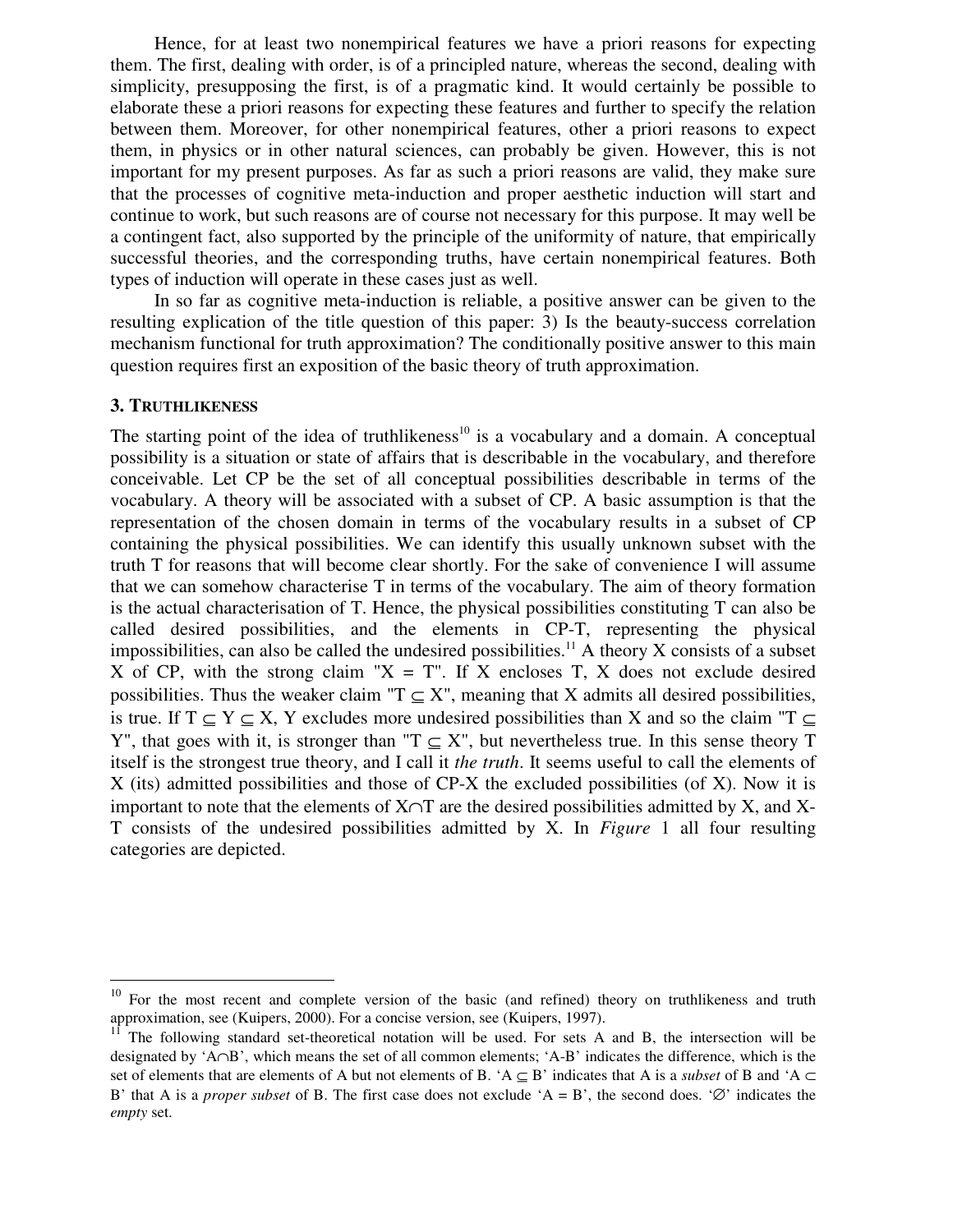

CP: set of conceptual possibilities T: set of physical/desired possibilities X: set of admitted possibilities X∩T: desired possibilities admitted by X X-T: undesired possibilities admitted by X T-X: desired possibilities excluded by X (CP-X)∩(CP-T): undesired possibilities excluded by X

*Figure 1:* Four categories of possibilities

This brings us directly to the basic definition of (equal or greater) truthlikeness:

# *Definitions*

|      | Y is at least as close to T as $X$ (or: Y resembles T as much as $X$ ) iff   |
|------|------------------------------------------------------------------------------|
| (DP) | all desired possibilities admitted by X are also admitted by Y               |
| (UP) | all undesired possibilities admitted by Y are also admitted by X             |
|      |                                                                              |
|      | Y is (two-sided) closer to T than $X$ (or: Y resembles T more than $X$ ) iff |
|      | $(DP) & (DP+)$ Y admits extra desired possibilities                          |
|      | $(UP)$ & $(UP+)$ X admits extra undesired possibilities                      |



*Figure 2:* Y is closer to the truth T than X

*Figure* 2 indicates which sets must be empty (clause (DP) and (UP): vertical and horizontal shading, respectively) and which sets have to be non-empty (clause (DP+) and (UP+): area \*DP and area \*UP non-empty, respectively) in the case that Y is closer to the truth than  $X$ <sup>12</sup>

It is of great importance to our main question that the definitions can be reformulated in terms of desirable and undesirable features of a theory. The starting point consists of

$$
\begin{array}{llll}\n\text{(DP)} & \text{X} \cap \text{T} \subseteq \text{Y} \cap \text{T} \\
\text{(UP)} & \text{Y} \cdot \text{T} \subseteq \text{X} \cdot \text{T}\n\end{array}\n\quad\n\begin{array}{llll}\n\text{(DP+)} & \text{(Y} \cap \text{T}) \cdot \text{X} \neq \varnothing \\
\text{(UP+)} & \text{(X-T)} \cdot \text{Y} \neq \varnothing\n\end{array}
$$

 $12$  In the second definition 'two-sided' refers to the fact that two clauses are postulated, while one-sided closer to the truth postulates only one of them. For completeness I give a set-theoretical translation of the clauses: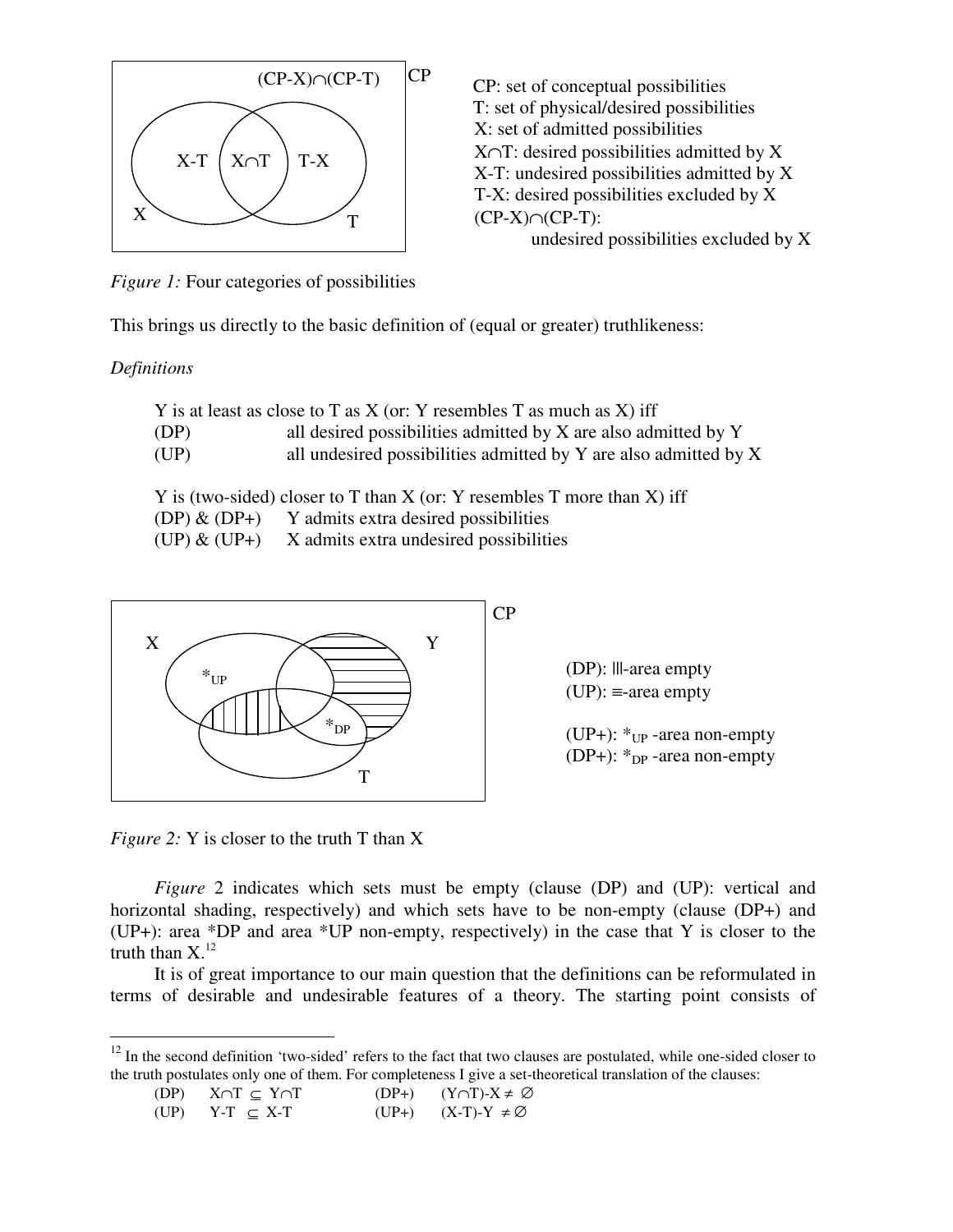properties of possibilities. As announced, a feature of a theory will be understood as a 'distributed' feature, that is, a property of all the possibilities that the theory admits. Recall the example of symmetry. A theory is frequently called symmetric because all its possibilities show a definite symmetry. <sup>13</sup> According to this definition, a feature of a theory can be represented as a set of possibilities, namely as the set of all possibilities that have the relevant property. This set then contains the set of all possibilities that the theory admits. Note that this means that we could say that a feature of a theory excludes (exactly) all possibilities that do not have that property.

By way of preview we can easily see already now that nonempirical features of theories may have something to do with truth approximation by theories, for both, that is, theories and their features, are reconstrued as sets of possibilities. At first sight it may in particular have been surprising that aesthetic properties of theories can be cast in terms of sets of possibilities, since they seem to relate to form or structure. However, as has been indicated, as soon as it is common characteristic of all the possibilities of a theory, which is frequently the case, it can be represented as a feature in our distributed sense.

By now it is obvious how we can formulate explicit definitions of desired, undesired, and remaining features in terms of the (logical) exclusion of desired and undesired possibilities: desired features are features that include all desired possibilities or, equivalently, that exclude only undesired possibilities; undesired features are features that include all undesired possibilities or, equivalently, that exclude only desired possibilities. All remaining features, as far as they can be represented as a subset of CP, exclude desired and undesired possibilities; that is, they do not include either all desired possibilities or all undesired ones. These are features about which we can be neutral, for which reason I call them neutral features. However, they will play no role in the following analysis.<sup>14</sup> The three types of features are depicted in *Figure* 3.



# CP

F1: a desired feature of X F2: a neutral feature of X  $F3 = CP-N$ : an undesired feature of X

<sup>&</sup>lt;sup>13</sup> However, it is easy to check that 'being true' of a theory X in the weak sense that T is a subset of X, is not a distributed feature, let alone 'being true' in the strong sense of the claim  $T = X$ ".

<sup>&</sup>lt;sup>14</sup> Popper has given a definition of 'closer to the truth' in terms of more true and fewer false consequences, that was acknowledged later (also by Popper himself) to be unsound. In terms of features Popper's mistake can be rephrased as an exceedingly broad understanding of undesired features: not only the features that are defined undesired in the above, but also the neutral features fall under Popper's definition. For further analysis, see Kuipers (1997, 2000, Section 8.1) and also (Zwart 1998, Chapter 2), who has creatively reused part of Popper's intuitions (Chapter 6).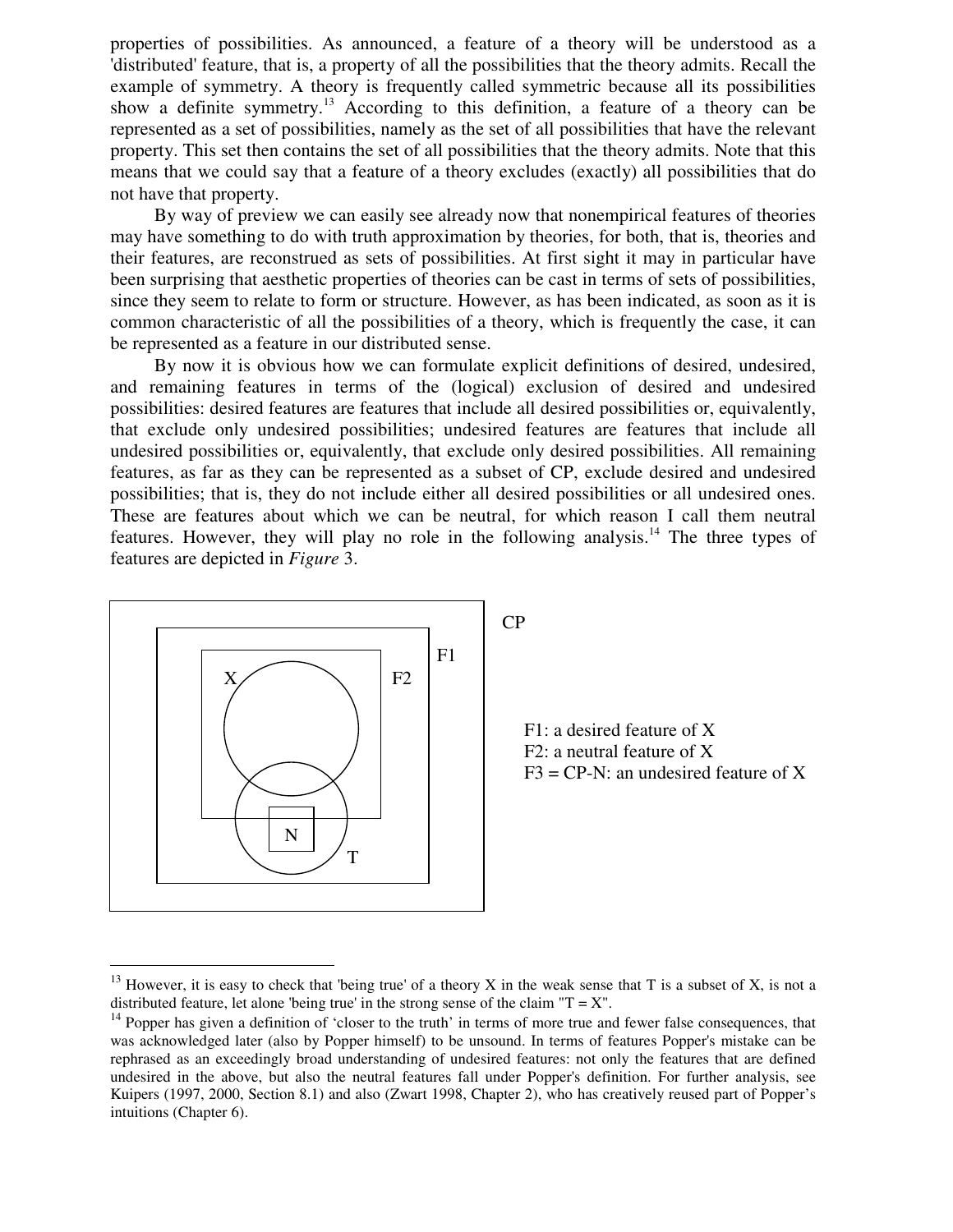## *Figure 3:* Three types of features

Note that a desired feature  $F$  of  $X$  is a true feature of  $X$  in the sense that not only  $X$  but also T is a subset of F, that is, the weak claim that may be associated with F, T $\subset$ F, is true. However, not only all undesired features of X are false in this sense but also all neutral features. The undesired features are false in a strong sense: they not only exclude some desired possibilities, but only such possibilities.

The following theorems can now easily be proved (see footnote 16):

#### *Equivalence theses*

| Y is at least as close to T as X iff       |                                                                            |  |  |  |
|--------------------------------------------|----------------------------------------------------------------------------|--|--|--|
| (UF)                                       | all undesired features of Y are also features of X (equivalent to $(DP)$ ) |  |  |  |
| (DF)                                       | all desired features of X are also features of Y (equivalent to $(UP)$ )   |  |  |  |
|                                            |                                                                            |  |  |  |
| Y is two-sidedly closer to T than is X iff |                                                                            |  |  |  |
| (UF) & (UF+)                               | X has extra undesired features (equivalent to $(DP+)$ )                    |  |  |  |
| $(DF)$ & $(DF+)$                           | Y has extra desired features (equivalent to $(UP+)$ )                      |  |  |  |
|                                            |                                                                            |  |  |  |

In *Figure* 4, 'at least as close to the truth' is depicted in terms of features. The rectangle now represents the 'universe' of all possibly relevant, distributed, features. Q(X) and Q(Y) represent the set of features of X and Y, Q(T) represents the set of desired features (features of T) and Q(CP-T) represents the set of undesired features (the features of CP-T). Note that, Q(T) and Q(CP-T) have exactly one element in common, namely the tautology, which can be represented by CP. 15



<sup>15</sup> The set-theoretical interpretation of the universe of features and of the common element and the set-theoretical characterisation of the new clauses can simply be given in terms of 'powersets' and 'co-powersets'. The powerset P(X) of X is defined as the set of all subsets of X. The rectangle representing the 'universe' of all possibly relevant, distributed, features, can now be interpreted as the 'powerset' P(CP) of CP. Like a kind of mirror notion to that of powerset, the co-powerset  $Q(X)$  of X is the set of all subsets of CP that include X, also called the supersets of X (within CP).  $Q(X)$  then represents the features of X,  $Q(T)$  the desired features and  $Q(CP-T)$  the undesired features. Note that Q(T) and Q(CP-T) have exactly one set as common element, namely CP, that corresponds with the tautology, and that is of course included in the set of features of every theory. This results in the following formal translations of the four feature clauses:

| (UF) | $Q(Y) \cap Q(CP-T) \subseteq Q(X) \cap Q(CP-T)$                                                   | $(UF+)$ $(Q(X) \cap Q(CP-T)) - Q(Y) \neq \emptyset$ |
|------|---------------------------------------------------------------------------------------------------|-----------------------------------------------------|
|      | $(DF)$ $Q(X) \cap Q(T) \subseteq Q(Y) \cap Q(T)$                                                  | $(DF+)$ $(O(Y) \cap O(T)) - O(X) \neq \emptyset$    |
|      | Proving the equivalence theses in terms of sets now becomes a nice exercise in 'set calculation'. |                                                     |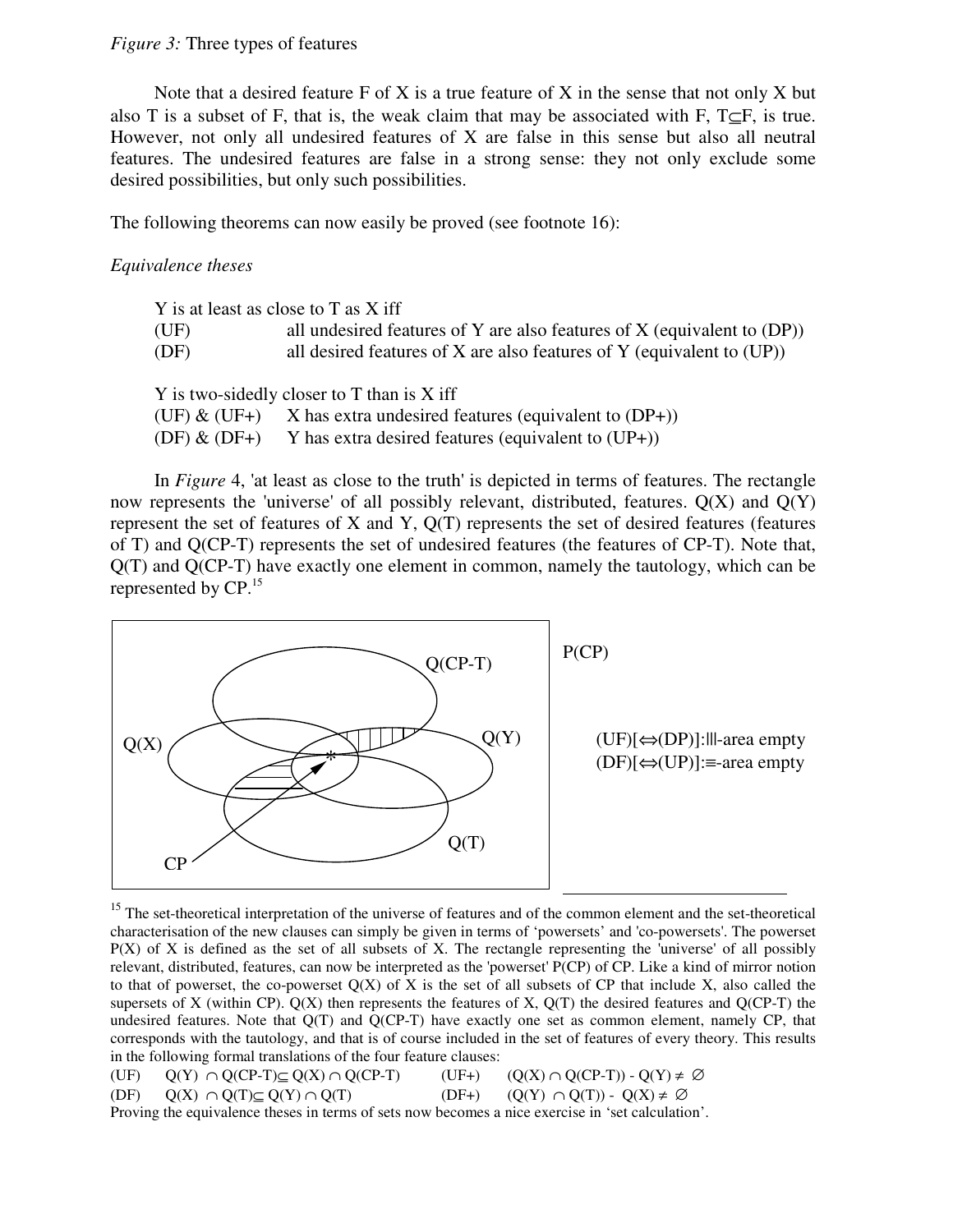#### *Figure* 4: Y is at least as close to T as X, in terms of features

Notice the strong analogy between the logical form of (DP) and (DF) and between that of (DP+) and (DF+). The same goes for the logical form of (UP) and (UF), and of (UP+) and (UF+). The equivalencies as stated in the theorem, though, correspond in the reverse way: (DP) and (UF) are equivalent, as are (DP+) and (UF+), (UP) and (DF), (UP+) and (DF+). All this is not at all surprising, for undesired features could be defined in terms of desired possibilities and vice versa. Therefore it is in principle possible to reproduce the proof of the theses informally, clause by corresponding clause.<sup>16</sup>

On the basis of the equivalencies, it follows that the two principal definitions can also be given in a mixed or 'dual' form, in terms of desired possibilities and desired features: (DP) and (DF) for at least as close to the truth, with the addition of (DP+) and (DF+) for (twosidedly) closer to the truth. The above provides us with all ingredients of the basic theory of truthlikeness that are needed to answer our main question.

## **4. TRUTH APPROXIMATION WITH THE AID OF EMPIRICAL CRITERIA**

In the preceding section I have discussed objective features of theories in general. Of course there are different kinds of features. An obvious classification is the division into empirical and nonempirical features. The nonempirical features are dividable into logical and nonlogical or conceptual ones. The best-known and most important logical feature is consistency. Notice that every permitted possibility points to the consistency of the theory, so that consistency, like many other features, is distributed, that is, transposed from possibilities to the level of theories. As I have argued in Section 2, nonempirical, more specifically, conceptual features such as symmetry, 'circularity' or satisfying a conservation principle, may or may not be part of the current aesthetic canon. We will see that this is of no great importance, provided and as long as we expect the truth to have this particular feature. Of course, empirical features can, at the same time, also have acquired aesthetic value. A certain observational implication can have both empirical importance and aesthetic value, for instance when it is of a symmetrical nature or when it can be derived, and hence explained or predicted in a very nice way. But in cases such as this we will take the line that the empirical feature is primary and the aesthetic value secondary. Here I will focus on nonempirical aesthetic features, such that their importance and role can be examined in the purest form. But first we will study empirical criteria for theory evaluation.

There are two main categories of empirical criteria of a theory, in accordance with the dual design above. I have already mentioned the question whether or not the theory implies a certain established observational law or regularity, that, if so, can be explained or predicted by the theory. The implication of an observational law can thus be conceived as an established desired observational feature of the theory. Observational laws are of course established by 'object induction' on properties recurring in repeated experiments. Instead of speaking of implication or explanation and/or prediction of the theory, in what follows I will simply speak of explanation of such laws. Besides the 'explanation criterion' there is the 'instantial criterion', viz., the admission or exclusion of an observed possibility, that is, the result of a

<sup>&</sup>lt;sup>16</sup> Let us give, by way of example, a proof of the claim that (UF) entails (DP). Assume (UF) and let, contrary to (DP), x be a desired possibility admitted by X, that is, x belongs to  $X \cap T$ , and let x not be admitted by Y, hence belong to T-Y. Now CP- $\{x\}$  is a superset of Y, hence it represents a feature of Y which only excludes desired possibilities, viz. x, (and no undesired ones). Hence it is an undesired feature of Y, which should according to (UF) also be a feature of X, excluding that x is a member of X. Q.e.d. All proofs are of this elementary nature.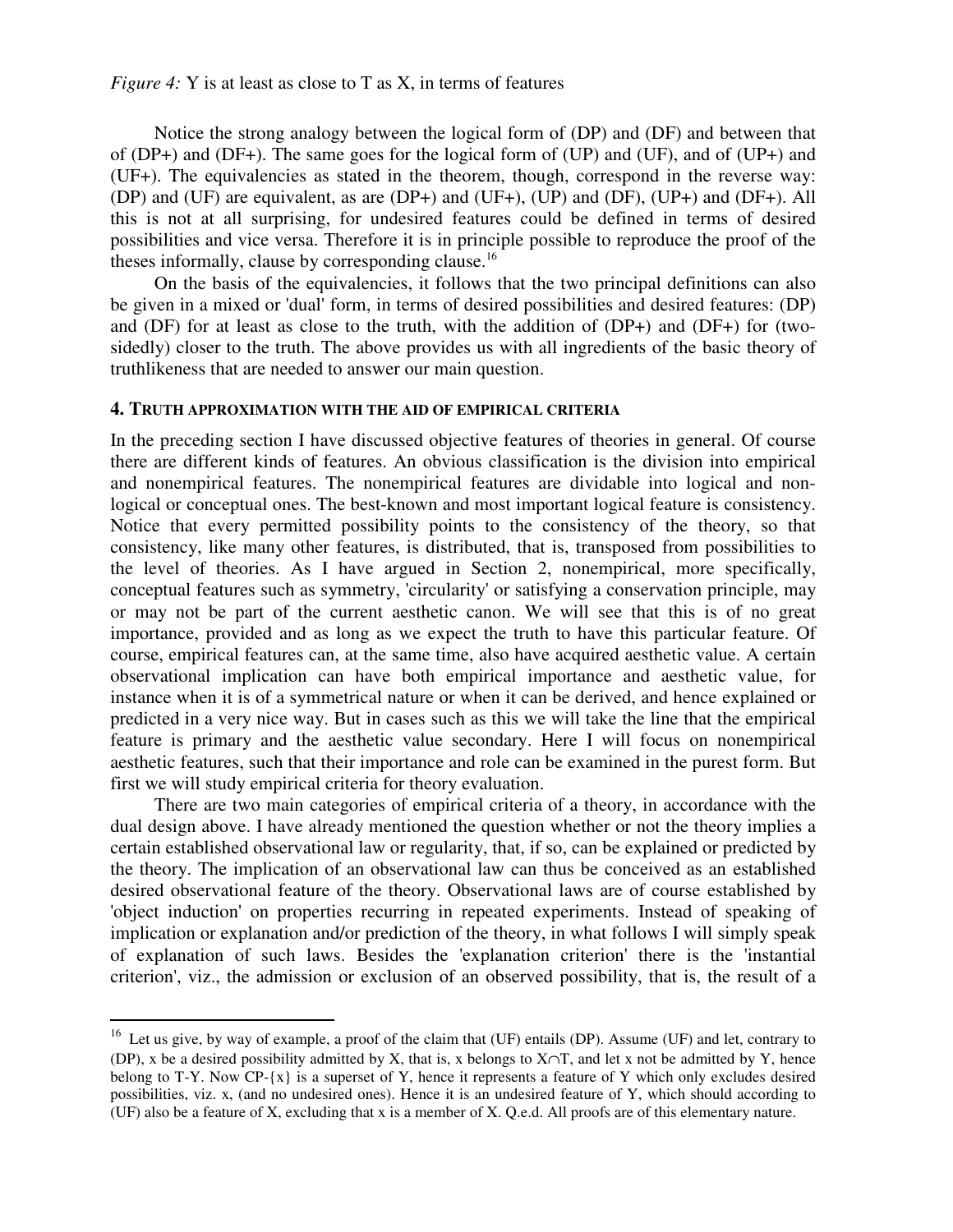particular experiment being an example or counterexample of the theory. So an observed possibility can be regarded as an established desired observational possibility.

Assuming that empirical criteria are primary, relative to their aesthetic value, they are the only relevant criteria as long as only observational and no theoretical terms are involved, for in that case there are no nonempirical (distributed) features that can have aesthetic value. In other words, nonempirical features only exist if a (relative) distinction between observational and theoretical terms can be made. I suppose that, in the present context, this distinction holds. Of course such a distinction between theoretical and observational terms leads to the distinction between an observational level of conceptual possibilities CPo and a theoretical (cum observational) level of conceptual possibilities  $CP = \text{CPt}$ . By means of this distinction a precise definition of empirical versus nonempirical features can be formulated: features of the first kind exclude possibilities on the observational level, features of the second kind do not. Formally, e.g. for the second kind, a subset F of CP represents a nonempirical feature iff for all x in CPo there is at least one y in CP such that y has x as its 'projection' in CPo. This definition may suggest that nonempirical features of theories, in particular aesthetic ones, cannot be indicative of the empirical merits and prospects of a theory. However, by way of meta-induction they can become to be conceived as indicative in this respect. In this sense, aesthetic criteria may be seen as indirect empirical criteria, though formally quite different from the two categories of empirical criteria introduced above. From now on, we will speak only of empirical criteria (and features) in the direct sense explained above.

Truth approximation by means of empirical criteria can now be defined and founded on the basis of the following, easy to prove,

## *Combined Projection & Success theorem*

If Y is closer to T than X then Y is at least as successful as  $X$ , in the sense that:

#### *(DF-Success:) Explanatory clause*

All established observational laws explained by X are also explained by Y (or: all established desired observational features of X are also features of Y)

#### *(DP-Success:) Instantial clause*

All observed examples of X are also examples of Y "unless X is lucky" (in other words: all observed counterexamples of Y are also counterexamples of X, "unless  $X$  is lucky")

The subclause "unless X is lucky" will be clarified later. The underlying assumption for the proof of this theorem is the correctness of the empirical data, that is to say, the observed possibilities and the observational laws that are (through an inductive leap) based on them, are correct. 17

By means of this theorem the following argument can be defended. Assume that theory Y at time t is (two-sidedly) more successful than X in the sense suggested above: not only are the two clauses (DF- and DP-Success) fulfilled, but also Y explains at least one extra observational law and X has at least one extra observed counterexample (in other words: Y has an extra observed example). This evokes the comparative success hypothesis that Y will be lastingly more successful than X. This hypothesis is a neat empirical hypothesis of a comparative nature that can be tested by deriving and testing new test implications. As soon as this hypothesis has, in the eyes of some scientists, been sufficiently tested, the so-called

<sup>&</sup>lt;sup>17</sup> For the set-theoretical formulation of this theorem I refer to (Kuipers, 2000, Sections 7.3.3 and 9.1.1).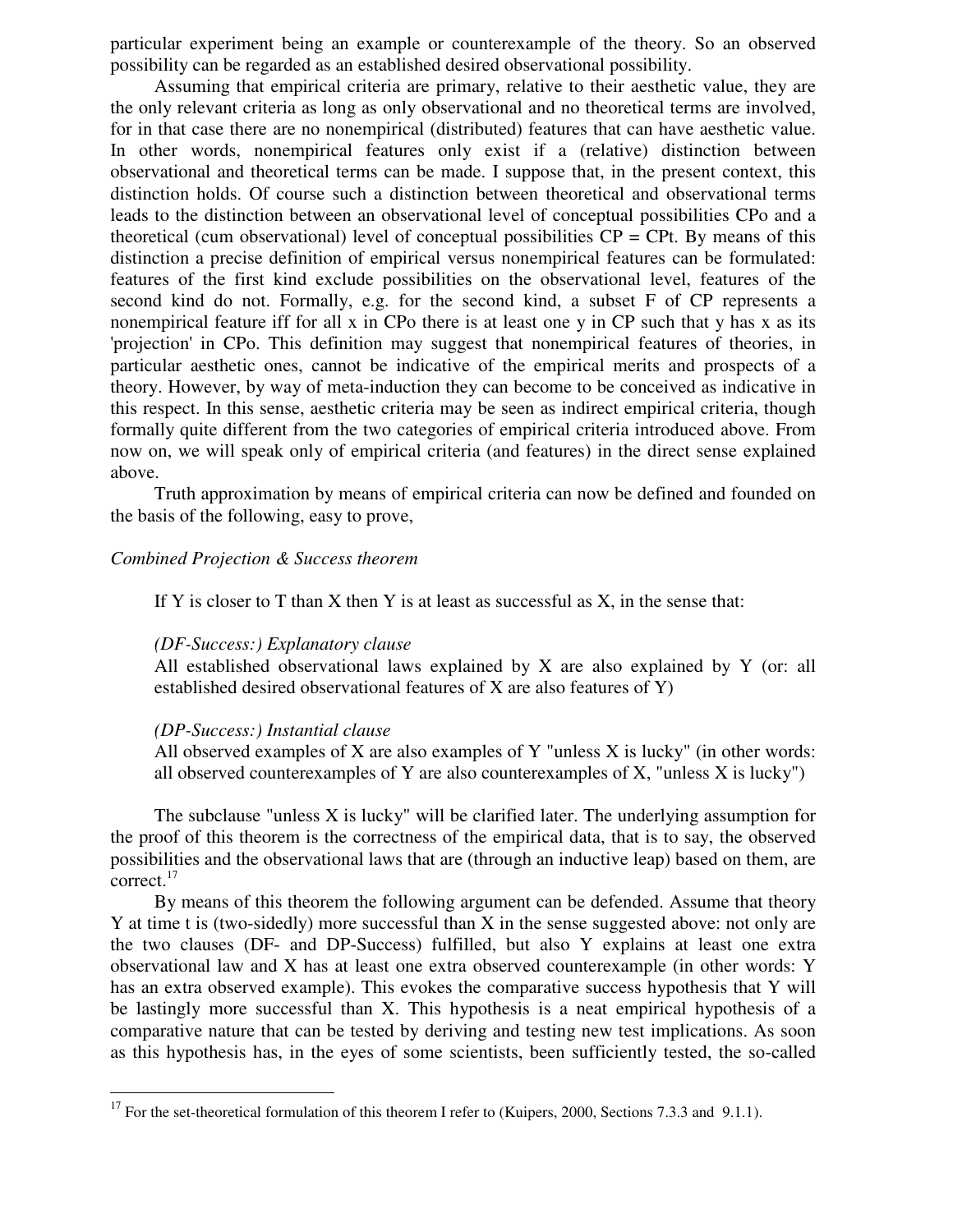rule of success can be applied, which means that we can draw the conclusion that Y will remain more successful than X. It can be proved that this is equivalent to concluding that the observational theory that follows from Y is closer to the observational truth To (the strongest true theory that can be formulated with the observational vocabulary, thus as a subset of CPo) than X. But this conclusion is in its turn a good argument for the truth approximation hypothesis (TAH) on a theoretical level: Y is closer to the (theoretical) truth  $T = Tt$  than X. In other words, the rule of success is functional for truth approximation. For this, three specific reasons can be given (for details see Kuipers 1997 or 2000, p. 162, 214): 1) TAH explains, according to the theorem, why Y is at least as successful as  $X$ , 2) the reversed hypothesis, X is closer to the truth than Y (RTAH), is excluded by the theorem, and 3) the denial of TAH (which is much weaker than RTAH) calls for a specific explanation of the difference in success.

## **5. THE IMPORTANCE OF EMPIRICAL AND AESTHETIC CONSIDERATIONS**

Following the above reconstruction and justification of empirical considerations for the choice between theories, the role of nonempirical considerations can now be analysed. Although in principle all possible nonempirical considerations are involved, the analysis to be presented seems applicable especially to nonempirical aesthetic features because their formal role can be fully treated. Recall that nonempirical aesthetic features are features without empirical content that have acquired (meta-)inductive support and (hence, due to aesthetic induction) aesthetic value. It is easy to see how aesthetic value of empirical features could come into play.

Before indicating the role of aesthetic features, we must try to determine their objective importance, including their relative importance in comparison with empirical considerations. Whereas for aesthetic criteria as yet only the desired features play a part (later on I will briefly return to undesired aesthetic features), empirical criteria are concerned with established desired features, the implication of an observational law, that is, explanatory success, on the one hand, and established undesired features, which can be reconstructed in terms of excluding observed possibilities.

Our point of departure is the assumption that a distinction has been drawn between a theoretical and an observational level and the expectation, based on inductive grounds, that all successful theories, and hence the (relevant) truth will have a certain aesthetic feature. This feature is therefore 'held to be desired'. I also presuppose that some observed possibilities and observational laws have already been established.

Firstly I will define three kinds of similarities and differences between theories X and Y. A difference is to be understood as a difference in favour of Y, unless the contrary is stated explicitly. Later we will see that the three differences, seen as advantages of Y, come with very specific qualifications. An observed regularity that is explained by both theories X and Y or by neither will be called an E(xplanatory)-similarity; by an E-difference I will mean an observed regularity that is explained by Y but not by X. Analogously, an I(nstantial) similarity is an observed possibility that is admitted by both or neither theory, and an Idifference is an observed possibility that is admitted by Y but not by X. Lastly, an A(esthetic)-similarity is a supposedly desired aesthetic feature that both X and Y or neither have, and an A-difference is a desired aesthetic feature that Y has, and X does not.

Especially where the differences are concerned, it is important to distinguish between possible hardness and reliability as signposts to the truth. I will argue as follows. I-differences are harder than E-differences in the sense that the correctness of I-differences is easier to determine than that of E-differences. In the same sense E-differences are harder than A-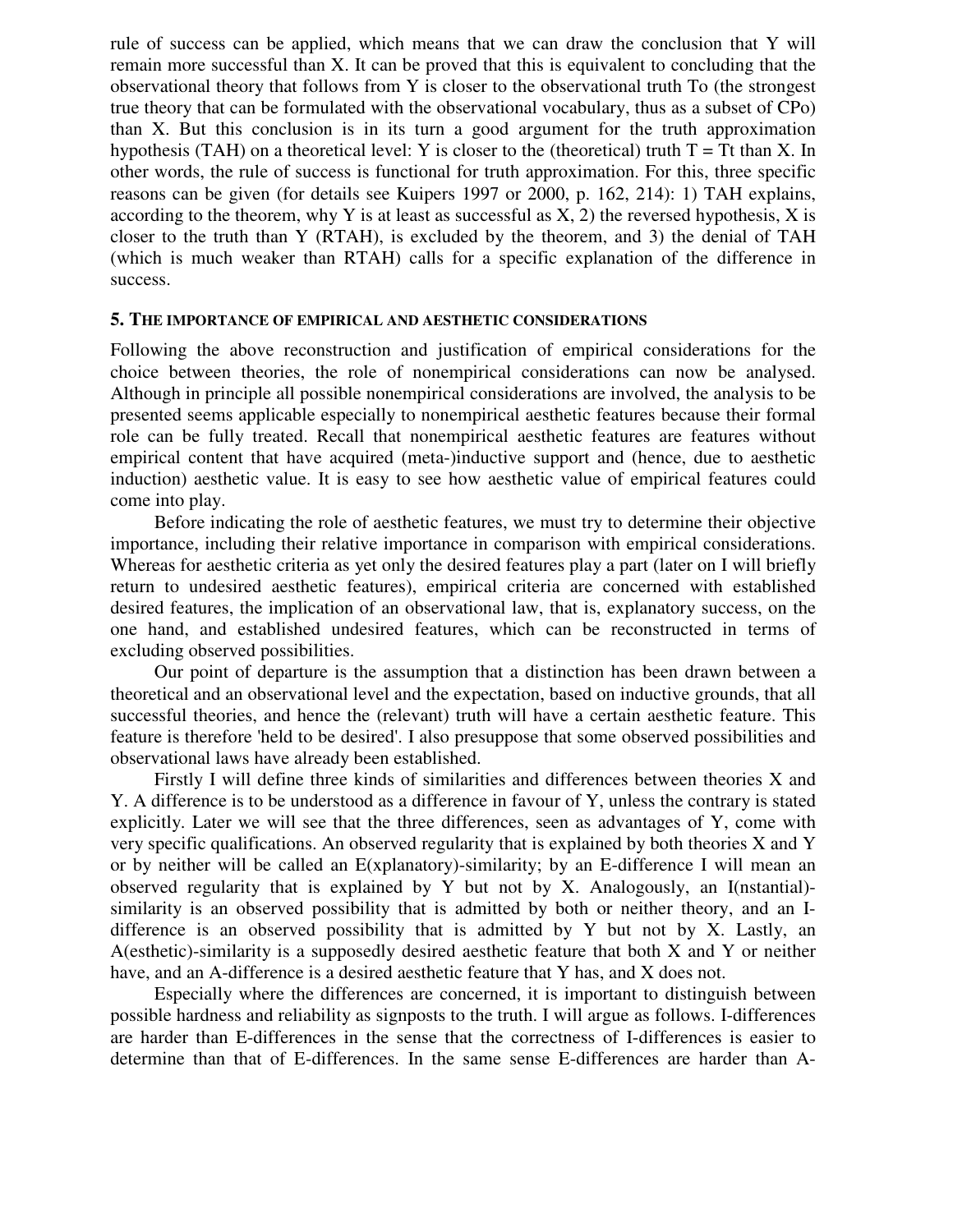differences. But, if correct, E- and A-differences are reliable, be it modest, signposts to the truth, whereas I-differences are not. 18

The correct determination of an I-difference requires only a correct description of an observed possibility that suffices to prove that X does not allow this possibility but Y does. The correct determination of an E-difference is less simple. It presupposes proofs to the effect that the alleged law is not explainable by means of X but can be explained by Y, and secondly that the alleged law is true (for all physical possibilities). The assumption that the alleged law is true must first of all be based on a feature that a number of observed possibilities have in common, assuming that no mistakes in the observation and measurement have been made, and secondly on 'object-(level-)induction' or, more precisely, on 'observational induction' or 'inductive generalisation' to the (time- and place-independent) general validity of that feature for all desired, that is to say, all physical possibilities. If the law concerned gets falsified after all, the E-difference is nullified. The correct determination of an A-difference, lastly, is even more difficult. It presupposes not only proofs that Y has an aesthetic feature that X does not have, but also that this feature is a feature of the truth and therefore a desired one. Generally the latter is less easy to determine than in the case of an observational feature, because the desirability of an aesthetic feature cannot be based on 'object-induction' but at the most on (cognitive) 'meta-induction', as discussed in Section 2. It is evident that, however tempting or even plausible, this is always very risky. In summary, an E-difference is less hard than an Idifference but harder than an A-difference. Note that the differences in hardness are not so much a matter of the required proofs, but rather related to the empirical justification of the desirability of a possibility or of a (observational or aesthetic) feature.

*Scheme* 2 summarizes the three ways in which desired possibilities and features can be established and hence the corresponding similarities and, more importantly, differences and types of progress.

- 1. *By experiment*, leading to established physical possibilities to be admitted, and opening the way for an instantial difference and hence for instantial empirical progress.
- 2. *By object-induction* on these experiments, leading to established observational laws to be explained, and opening the way for an explanatory difference and hence for explanatory empirical progress.
- 3. *By meta-induction* on empirically successful (consecutive and/or related) theories (all belonging perhaps to one research program), leading to nonempirical, notably aesthetic, features to be satisfied, and opening the way for a nonempirical, notably an aesthetic, difference and hence for nonempirical, notably aesthetic, progress.

#### *Scheme 2*: Methods of establishing desired possibilities and features

Assuming we have obtained the correct similarities and differences, what then is their relation to claims of truth approximation on a theoretical level, i.e. TAH ("Y is closer to T than  $X''$ ) and RTAH ("X is closer to T than Y")? For the sake of convenience I start with Esimilarities and E-differences. It is evident that an E-similarity confirms the DF-clause and therefore TAH, but also the 'reversed DF-clause' and therefore RTAH. An E-difference on the other hand verifies the DF+-clause, and thus confirms TAH, but falsifies the reversed DFclause and therefore RTAH. For these reasons I call an E-difference an indicator of

<sup>&</sup>lt;sup>18</sup> The hardness of differences will be defined in relation to the kind of inductive generalisation involved, whereas their reliability as signposts to the truth will be interpreted in relation to the transition from the observational level to the theoretical one.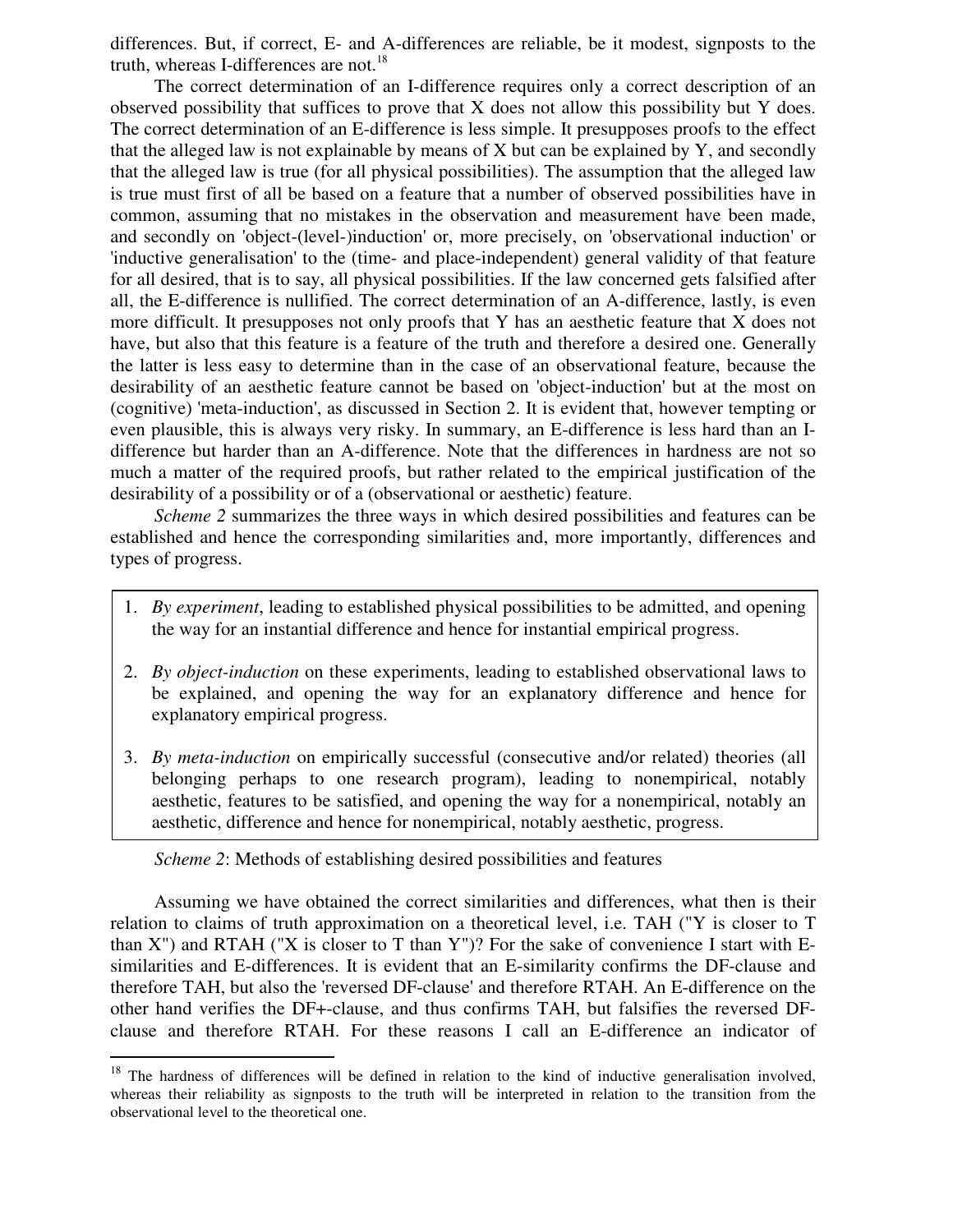presumably being closer to the truth or, simply, a signpost to the truth. The signpost metaphor is a bit misleading in that a signpost on a crossroads, if correctly situated, indicates the one out of four directions that is the right one. In this manner of speaking, an E-difference is more similar to a signpost that tells you: do not take this direction, in this case X! In a word, it is a modest indicator, due to its Popperian, negative flavour. However, in as far as it is correctly determined, an E-difference is a reliable, albeit modest, signpost to the truth, that is, a good argument in favour of TAH.

Turning to aesthetic features it is important to note first that the explanatory clause of the combined projection and success theorem can be generalized to all established desired features: if Y is closer to T than X then all established desired (observational and nonobservational) features of X are also features of Y. Hence, since a presumably desired aesthetic feature is just as much a feature of a theory as a desired observational one, the formal roles of E- and A-similarities are fully analogous. The same goes for E- and Adifferences. Correct A-differences can therefore be considered, just like correct E-differences, as indicators of presumably being closer to the truth or, simply, as signposts to the truth. To recapitulate, an A-difference is (much) less hard than an E-difference. However, as far as it is correctly determined, an A-difference, too, is a reliable, modest, signpost to the truth, that is, a good argument in favour of TAH, in principle just as reliable as an E-difference.

Let us now turn to I-similarities and differences. Here the situation is more complex. Because of the 'one-many' character of the relation between the observational and theoretical levels of conceptual possibilities, a theory can have an observational feature on the observational level only if it has one on the theoretical level. The admission of an observational possibility on the theoretical level, though, cannot be based only on the admission of a suitable desired theoretical possibility, but must be based also on an suitable undesired theoretical possibility. If the observed example can be based on some admitted desired theoretical possibility, it may be called a real success of the theory. However, if the observed example can only be based on admitted undesired possibilities, it is some sort of *lucky hit* of that theory. For I-similarities there are all kinds of possibilities for this to occur, but it is not worth the effort of spelling them all out. I-differences, on the other hand, are very interesting. An I-difference can be based on a lucky hit of Y, in which case the DP+-clause, on the theoretical-cum-observational level, will not be verified and so TAH will not be confirmed (and therefore the reversed DP-clause and RTAH are not falsified). Of course, if it is a real success of Y, the DP+-clause is verified, TAH is confirmed, and the reversed DPclause and RTAH are falsified. These possibilities are depicted in *Figure* 5.

In *Figure* 5, the observed example a is a real success of Y if there is a theoretical version in area 4 and it is a lucky hit if there is not, in which case there must be versions in 1 and 2. If (DF)  $[(\Leftrightarrow (UP)]$  holds, area 2 is empty, so a must be a real success. It is clear that whether an extra success of Y is real or only apparent cannot be ascertained on the basis of the observed example. We can say, though, that if TAH (especially (DF)) is true, the example must be real. As said, in that case the DF+-clause is verified and TAH confirmed. Although this is not a completely circular confirmation, it is a '(DF)-laden' and therefore 'TAH-laden' confirmation. So an I-difference is not reliable as a (modest) signpost, even when it is correctly determined. In summary, we can say that an I-difference is, though harder than an Edifference and a lot harder than an A-difference, even when correctly determined, an unreliable (modest) signpost, for the difference can be based on a lucky hit.<sup>19</sup>

<sup>19</sup> This nature of I-differences makes it possible for realists who want to defend TAH in a concrete case, to relativise reversed I-differences: after all, an instantial success of X that is a counterexample of Y could be a lucky hit on the part of X.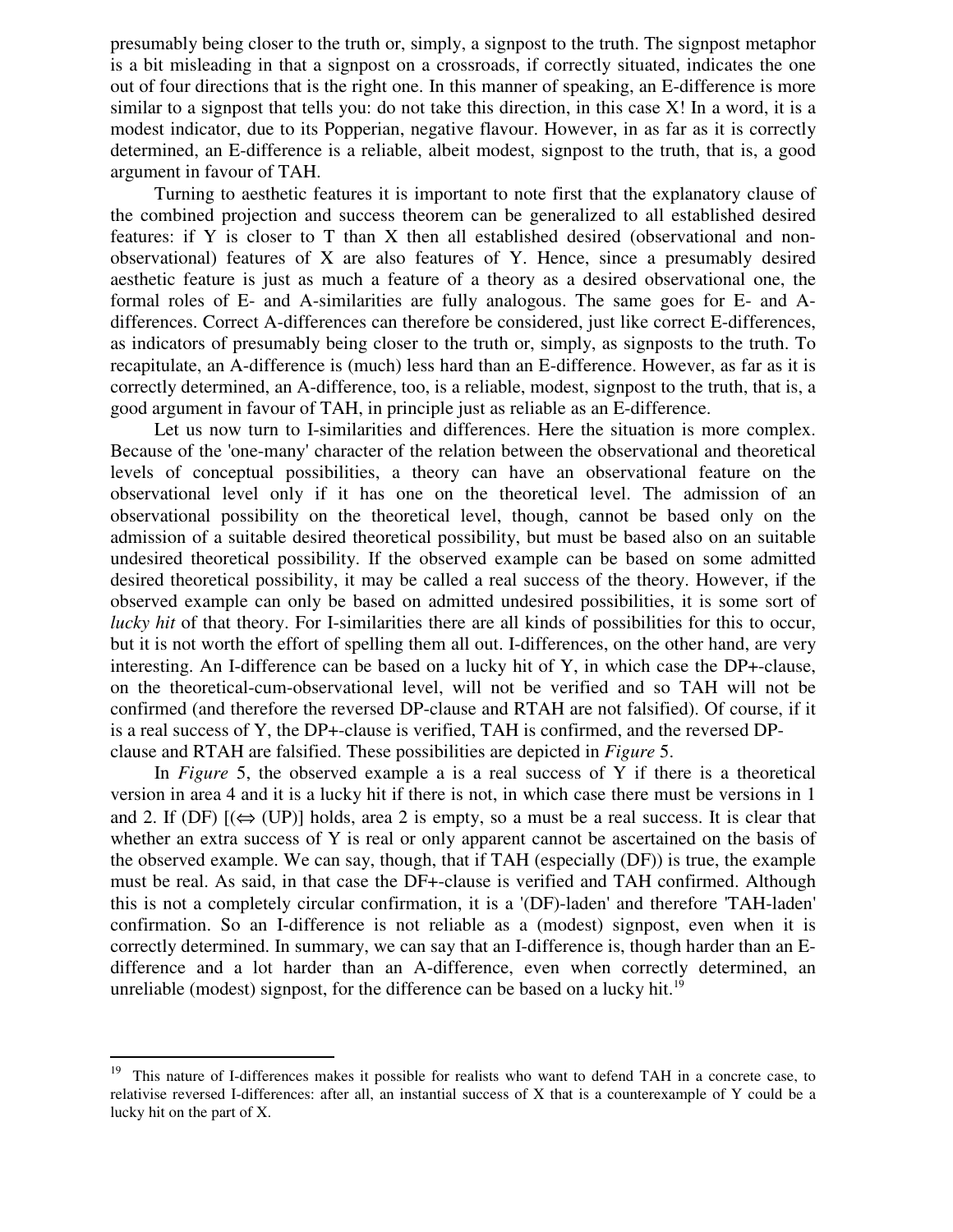

*Figure* 5: I-difference: observed example of Y (but not of X) as a real success or as a lucky hit. Further explanation in the text.

In total, E- and A-differences are, if correctly determined, equally good arguments in favour of TAH, but E-differences are generally much better supportable than A-differences. Idifferences, on the other hand, though even better supportable than E-differences, do not constitute, if correctly determined, good arguments in favour of TAH because they are TAHladen. I-differences are therefore difficult to weigh against E- and A-differences. Or, to return to the signpost metaphor: A-differences are more difficult to support than E-differences, but, if correctly determined, they are equally reliable signposts. I-differences, in contrast, are relatively easy to support, but, even if correctly determined, they are not reliable signposts. The consequence of all this is that, in terms of hardness and reliability, E-differences are more important than A-differences, because of the greater hardness, that is, less risky induction, and equal (positive) reliability, but the relative importance of I-differences in relation to both Eand A-differences cannot be characterised unambiguously, because they combine greater hardness, no induction being involved, with structural unreliability.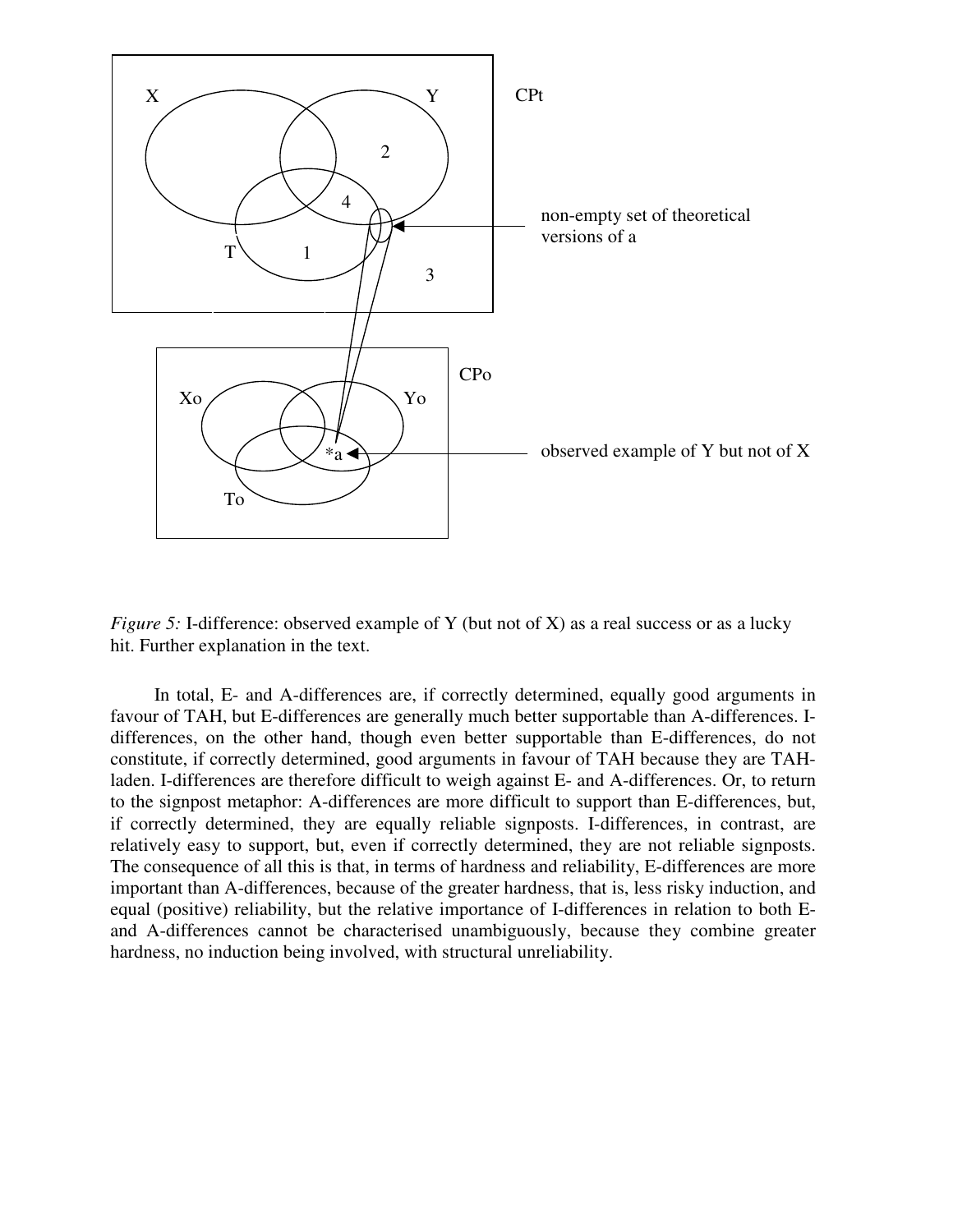*Scheme* 3 summarizes the hardness and reliability of the resulting three types of differences, in the order of decreasing hardness, leading to first increasing and then nondecreasing reliability.



*Scheme 3:* A comparison of empirical and aesthetic considerations

## **6. THE ROLE OF AESTHETIC FEATURES**

In order to describe the role of aesthetic features I will outline a number of problem cases in which the question about this role comes up. Except for the last, 'revolutionary' example, the starting-point will be that theory Y has all desired aesthetic features that X has plus one extra, which means that there is an A-difference in favour of Y. Let us denote the feature in question by B(eautiful). Since B will be counted among the desired features, the assumption is that the corresponding meta-induction is correct, that is, that T has feature B, denoted by B(T).

In the first problem case I will assume that X and Y are in a logical sense empirically, or observationally, equivalent, meaning that they have exactly the same observational consequences. The result is that they will always have equal empirical success. The claim that we can now attach to the A-difference is that it gives a specific reason for TAH. In terms of confirmation, the A-difference confirms TAH. The argument is as follows. Because of the presupposed observational equivalence of X and Y, TAH amounts, according to the equivalence theorem, to the claim that Y is at least as good when it comes to desired and undesired nonempirical features, as X (first part), and is better than X as far as some desired and undesired nonempirical features are concerned (second part). In other words, TAH implies (explains and predicts) both parts of the claim deductively, where the second part concerns two unspecific implications. Because of the presupposition B(T), the A-difference verifies the first unspecific implication (DF+) and thus (non-deductively and theoretically<sup>20</sup>) confirms TAH, or, informally put, provides a specific reason for TAH. Still assuming B(T), we can add that the A-difference makes the reversed TAH (RTAH, roughly "X is closer to T than Y") impossible and that a specific explanation of the A-difference is needed for the denial of TAH (which, as has been mentioned earlier, is much weaker than RTAH).

 $20$  The confirmation of TAH is called 'non-deductive' because the specific A-difference does not follow deductively from TAH, though it does make TAH more plausible. See (Kuipers, 2000, Part I) for a coherent analysis of deductive, non-deductive, and inductive confirmation. The confirmation is called 'theoretical' because B is a nonempirical feature.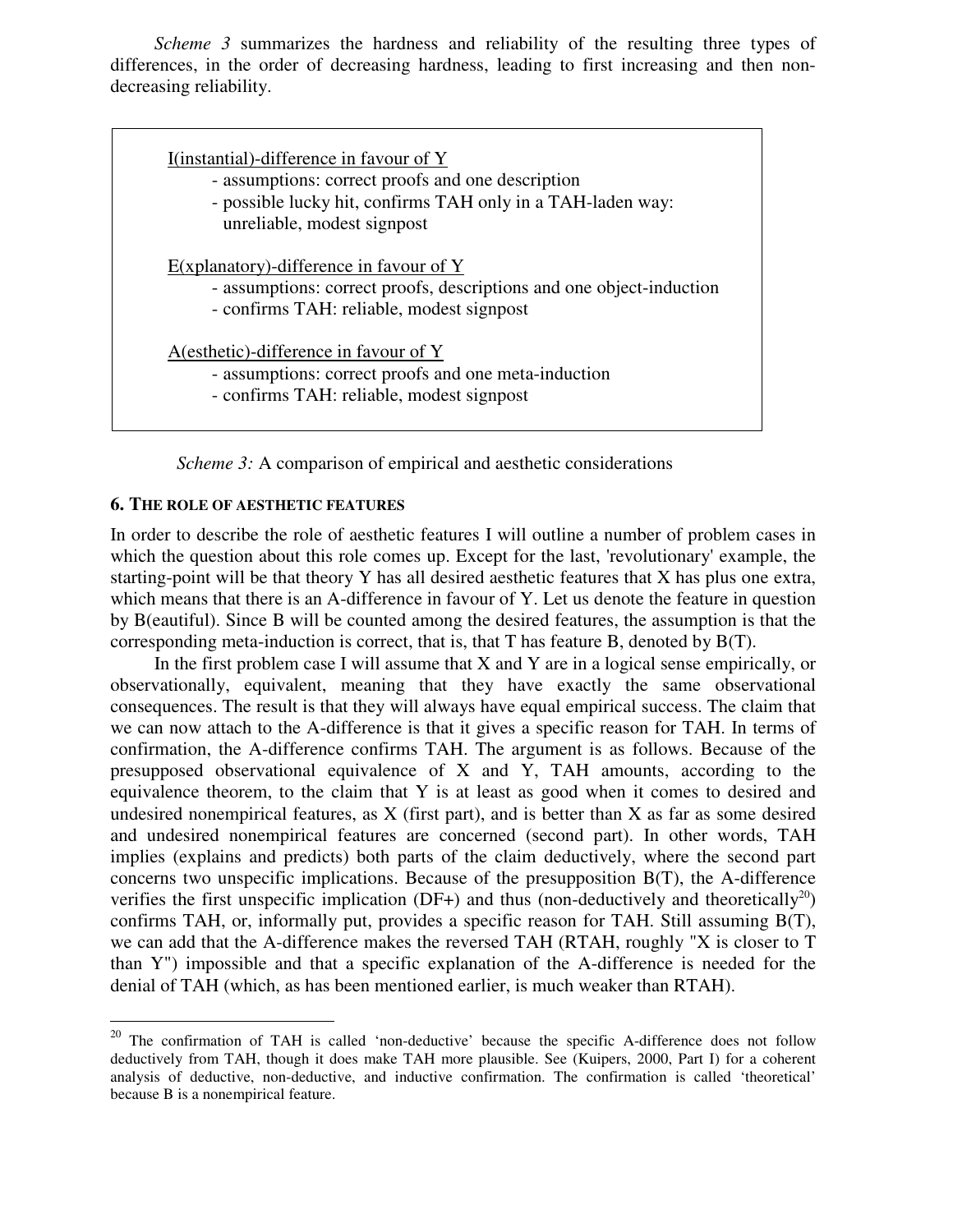In the next problem cases I shall speak only informally of (extra) specific reasons for TAH, keeping in mind that a translation in terms of confirmation is always possible, whereas the additional considerations in terms of the reversed TAH and the denial of TAH will be indicated only where specifically relevant.

For the second problem I will assume X and Y to be, though not in the logical sense, de facto observationally equivalent, because they are currently (observationally) just as successful, meaning that they share at the moment the same established desired empirical features and observed examples. According to the success theorem, TAH entails that Y must explain at least all observational laws that X explains, whereas X could have fewer counterexamples only by accident. Also following from TAH, according to the equivalence theorem, Y must be at least as good as X when it comes to nonempirical (desired and undesired) features. Another consequence of TAH is that at some time Y must be better regarding desired features, which could be empirical or nonempirical features. All three cases have to do with deductive implications, the third being of a non-specific nature. The result is that the equivalence of explanatory success can be explained by TAH, that the equivalence of instantial success can also, though with some reservation (X has no lucky hits), be explained by TAH and lastly that B can be seen, as in the first problem case, as a specific reason for TAH. The only difference is that now not only nonempirical desired features, like B, can serve as specific reasons for TAH, but also empirical features, had they been determined, which they have not. As we have seen before, the possible E-differences yet to be determined have a greater bearing than the A-difference. Hence, unlike in the first problem case, here the A-difference is a relatively weak specific reason, because stronger, empirical reasons are still feasible.

In the third problem case I take Y to have more explanatory success than  $X$  and the two theories to be instantially just as successful. The argumentation is to a high degree analogous to the previous case. The only difference is that B is now only an extra (again relatively weak) reason for TAH, on top of the extra explanatory success.

In the fourth situation I presuppose that Y is explanatorily just as successful as  $X$  but instantially more successful than X: there is at least one I-difference to Y's advantage. This situation is more complex than the last. Note first how TAH, as with the desired features, predicts only non-specifically that Y admits extra desired possibilities, but that this does not automatically imply instantial success because extra desired possibilities do not necessarily lead to extra observable possibilities. Even so, the extra instantial success of Y is surely compatible with TAH, though this is less revealing than explanatory success. More specifically formulated, only when the absence of lucky hits by Y is assumed, they exclude the reversed TAH. From now on, I will call an I-difference an instantial (empirical) reason and, for later use, an E-difference will be called an (empirical) explanatory reason. In these terms we can now say that the A-difference provides, besides the instantial reasons, an extra (theoretical) reason for TAH. While an E-difference constitutes a stronger reason for TAH than an A-difference, this is not so obvious for an I-difference, as we have seen. If an Idifference were in favour not of Y but of X, it would be debatable which of the two differences, if either, would be more significant. But in the given situation, both differences point in the same direction.

From the last two situations we can easily compose the next, fifth situation: Y is explanatorily as well as instantially more successful than X. In this case, the A-difference supplies a reason for TAH additional to empirical reasons of explanatory and instantial kind.

In the sixth problem case, Y is explanatorily more successful than X but instantially not at least as successful as X. That is, against E-differences in favour of Y and no E-differences in favour of X, there are I-differences in favour of X, possibly alongside I-differences in favour of Y. As we have seen before, the I-differences in favour of X do not exclude TAH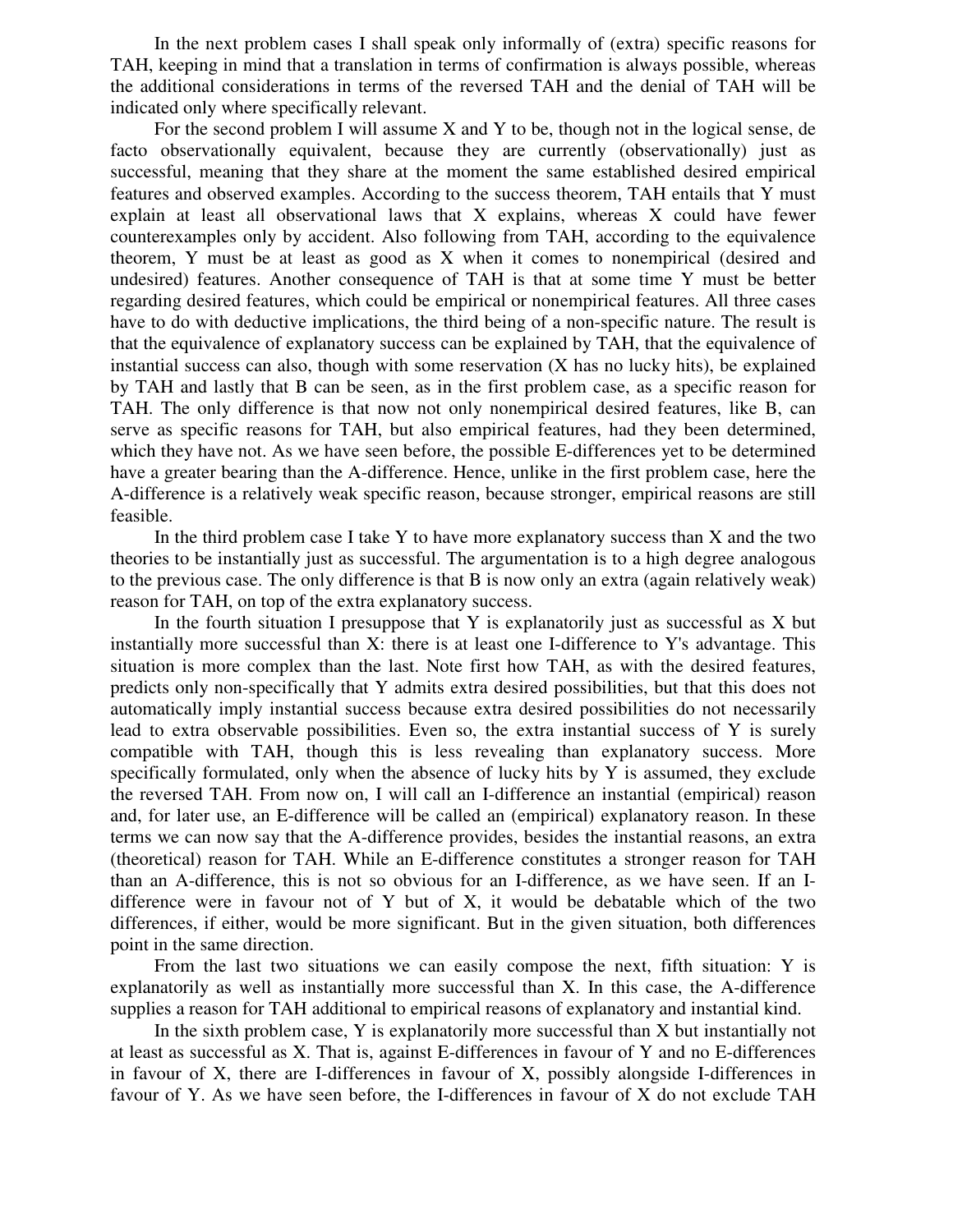because the I-differences could be the result of lucky hits on the part of X. It is not observable whether, on the theoretical level, it is a matter of counterexamples of X, whereas it is observable that (at the observational level and therefore) on the theoretical level it is a matter of counterexamples of Y. This situation can arise because all 'X-versions' of such observed examples of X, that is, all theoretical versions belonging to X of such examples of X, may lie outside T and may therefore be undesired theoretical possibilities. As was mentioned earlier in footnote 19, this possibility leads to a general relativisation of additional counterexamples (of Y), especially in the case that Y is explanatorily more successful than X. An A-difference that is considered to be desired can make this relativisation more plausible. When all theoretical X-versions of all extra observable examples of X are 'outside B', they must, on the theoretical level, be counterexamples of  $X$  if  $T$  has  $B$ , for then 'outside  $B'$  would imply 'outside T'. The result is that in this situation B can supply an extra specific reason for TAH, additional to that of the third situation. It would be interesting to check whether in the history of science we can find evidence for this theoretical possibilitity of using of aesthetic arguments, namely as support for the relativisation of extra counterexamples of a theory that is explanatorily more successful.

Let us lastly consider a situation, the seventh, that according to McAllister is more or less typical of scientific revolutions. Let a new theory Y be explanatorily and possibly also instantially more successful than X, but without Y having all the desired aesthetic features of X. Supporters of Y, the revolutionary scientists, will of course be the first to cast doubt on the conviction that the extra aesthetic features of X should be retained. Those who cling to X, the conservatives, will remain committed to those features because they cannot imagine that the truth does not possess them. But given the weak nature of the meta-induction they may well be wrong in this, but they may also be right. However this may be, at most one of the two parties can be right. Since they assign different weights to empirical versus nonempirical criteria, they set themselves to different tasks. The challenge to the conservatives is to repair their favourite theory X, preserving its aesthetic features, in order to level the empirical scores; and they may succeed in this. The revolutionaries, who let themselves basically be guided by empirical success, have only to accommodate themselves to the adjustments of the aesthetic canon that appear to be necessary.<sup>21</sup> In this way, the prevailing aesthetic criteria, the aesthetic canon, may well play a schismatic role, in the long run in favour of the revolutionaries if and only if the conservatives do not succeed in their task.

McAllister goes as far as to say that he thinks that we can speak of a scientific revolution only if the theory change in question implies a rupture with the aesthetic canon. The result is, for instance, that he, in line with Kuhn, sees the transition to quantum mechanics as a revolutionary step. However, contrary to Kuhn, he also sees the transition from Copernicus's circular orbits to Kepler's elliptic orbits as a revolutionary step. Moreover, he does not see Einstein's relativity theory as a revolutionary step. Not only is there no change in the aesthetic canon, but the transition is even initiated by Einstein's attempt to apply this canon consistently. In the end this is of course a matter of definition: when does one speak of scientific revolution? In his review of McAllister's book, De Regt (1998) elaborates on this point. The only thing that is of consequence to my account is the relation between beauty and truth in the case of revolutionary transitions that include a change of the aesthetic canon. It seems that in this case at least some aesthetic induction underlying the canon and, more specifically, the corresponding cognitive meta-induction was not correct, for on further

<sup>&</sup>lt;sup>21</sup> The temporal opposite of the seventh situation is also interesting. Assume that a new theory Y is very beautiful, but has extra empirical problems compared to X. Then one can defend the position that the problems do not actually arise from Y, but from additional presuppositions that need to be made. Dirac's thought experiment concerning negative results for general relativity theory (McAllister, 1996, pp. 93-94) is an example of this.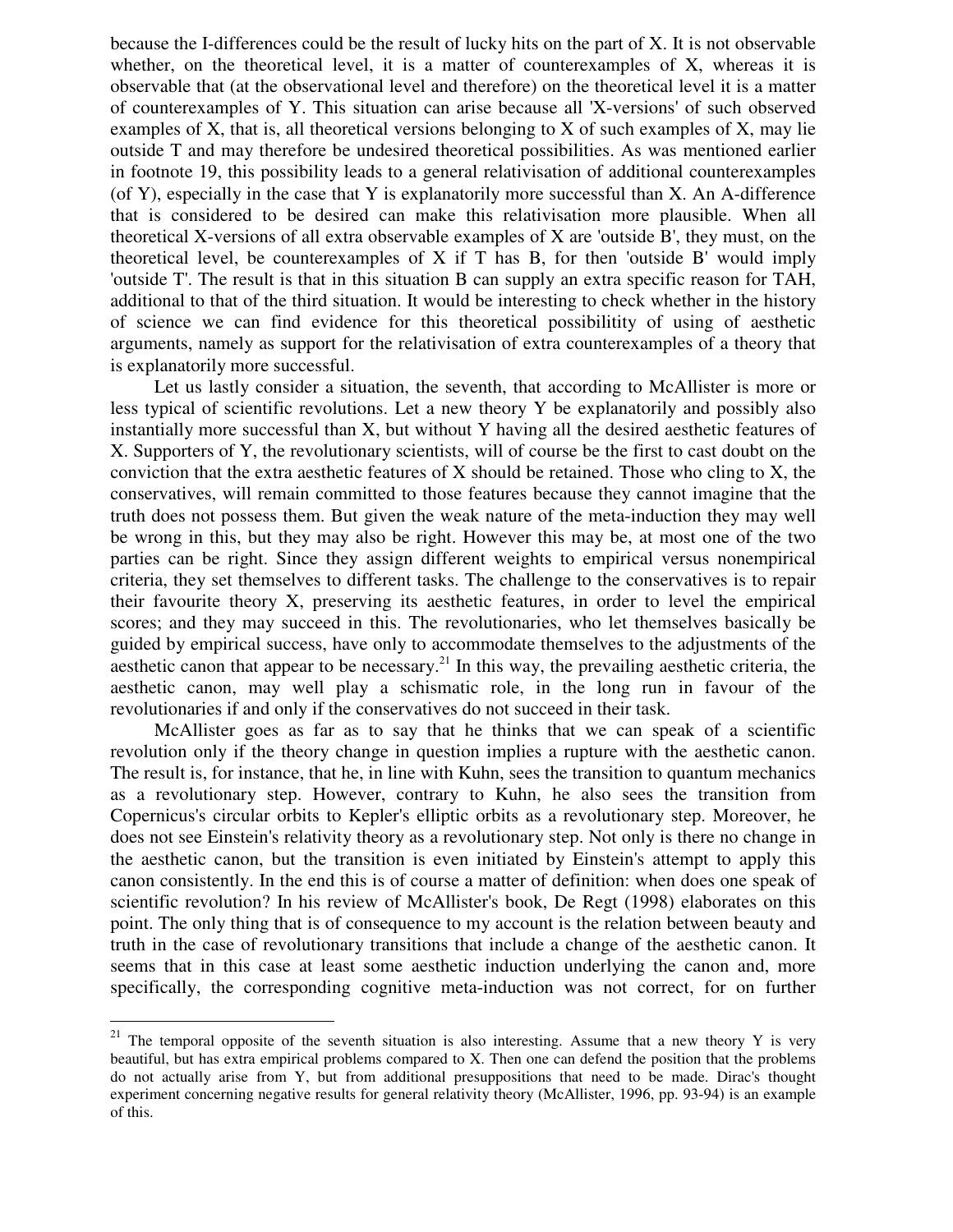investigation it turns out that the (relevant) truth does not satisfy the induced aesthetic expectations.

To be sure, 'the truth' changes in all revolutionary transitions as soon as the (theoretical) vocabulary changes. The analysis in Sections 3 and 4 essentially implies that vocabulary change does not prevent the relevance of truth approximation considerations. For example, the most extreme case is that the old theoretical vocabulary is no longer supposed to have referring terms at all, in which case its theoretical truth coincides as a matter of fact with its observational truth. The new theoretical vocabulary introduces in fact a new hypothesis about a theoretical truth that goes beyond, but is relevant for, the common observational truth, corresponding to the common observational vocabulary as far as that is not disputed (See Kuipers (2000), Ch. 9). The foregoing discussion about 'beauty and revolution' shows in addition that aesthetic considerations can play a role in revolutionary disputes which is relevant from the truth approximation perspective.

# **7. SUGGESTIONS FOR FURTHER RESEARCH**

Various matters await further research. I shall first touch on some possible experiments. Then I will suggest some formal elaborations. Finally, I will suggest some possible connections with other perspectives and problems that seem worth investigating.

In Section 2 I have argued that the aesthetic induction may be a variant of the mereexposure effect, viz., the qualified-exposure effect. The naturalized approach suggests several experiments with normal and toy pieces of art and with scientific examples to establish the conditions and limitations of the effect. In particular, the presumably strengthening and lengthening role of variation on a theme, comparable to theory revisions, and, similarly, the role of a counterpart to an empirical success, as a kind of extra reward, seem worth investigating. For the first, one might think of Bach's successive two-part and three-part Inventionen, for the second of some kind of utility, as in McAllister's case of cast-iron architecture. Moreover, further evidence for the varying character of the aesthetic canon when different phases or different research programmes of the same discipline and different disciplines are compared would strengthen the basic ideas around aesthetic induction as such and its diagnosis as a variant of the mere-exposure effect. Finally, my refined claim about aesthetic induction can be falsified: determine a nonempirical, (not necessarily) distributed feature which happens to accompany all increasingly successful theories in a certain area from a certain stage on and which is not generally considered beautiful, and increasingly so, by the relevant scientists.

The formal analysis that followed after Section 2 was based on conceiving the beauty of theories and of the truth in terms of their nonempirical features, and they were exclusively interpreted in a distributed way, namely as shared properties of all possibilities admitted by them. Although I have argued that this leaves room for many more features than one might think at first sight, it is worth to look for examples of features that cannot be reconstructed in this way. One type concerns so-called constraints. According to the structuralist view of theories, in terms of which the formal analysis in this article is presented, theories are not only seen as sets of conceptual possibilities, but many additional restrictions are involved, notably so-called constraints. For instance, an identity constraint says that a certain function, such as the mass function, must in every application assign the same (rest) mass to the same object. Constraints can also have acquired inductive support and aesthetic value and can be represented as a certain kind of set of sets of conceptual possibilities. It seems perfectly possible to extend the basic truth approximation theory for this kind of restrictions in general and for their aesthetic value in particular. The reason is that constraints have the so-called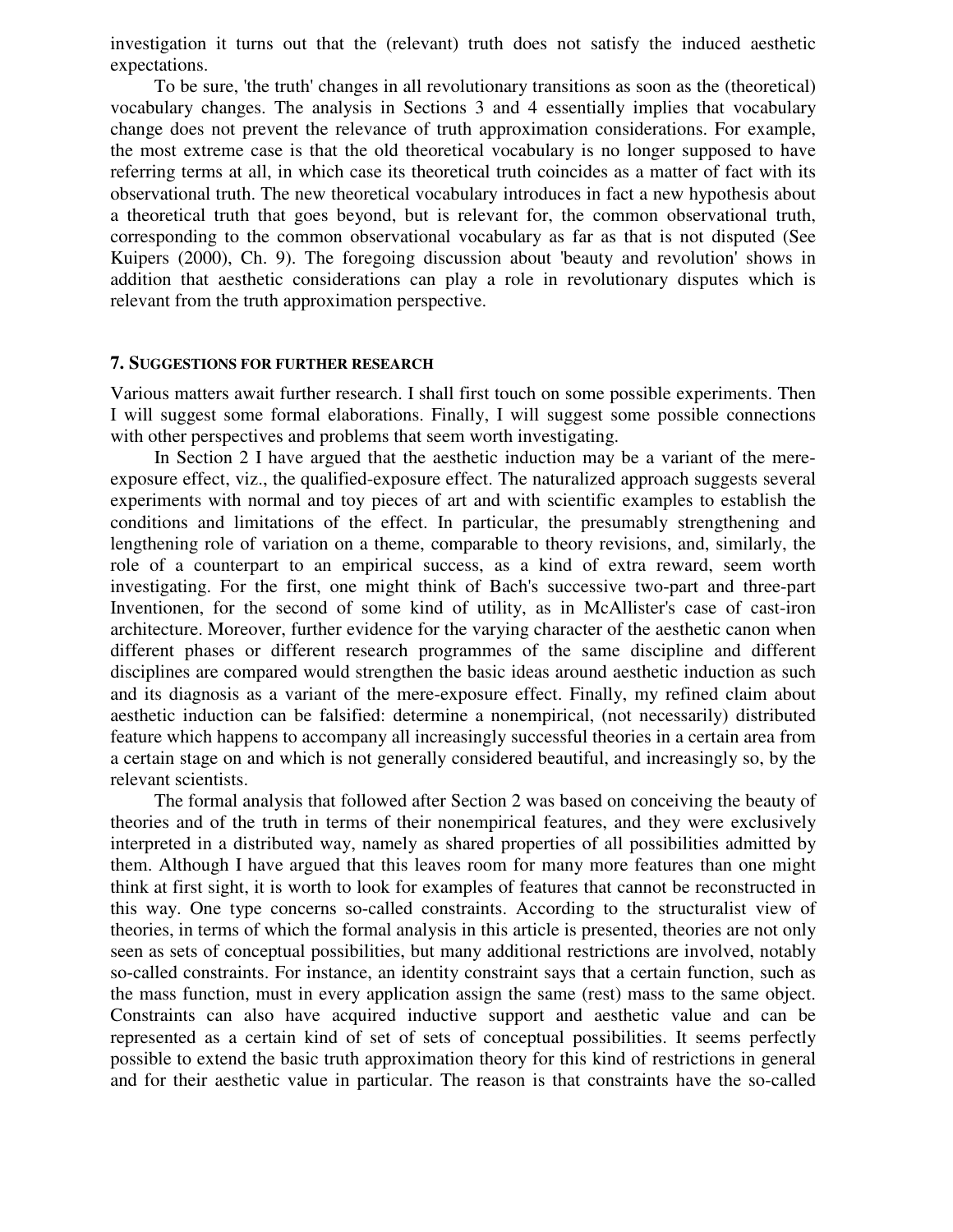'subset property': if a set of possibilities satisfies a constraint, all its subsets do so, including the singleton sets. Hence, constraints are distributed features of sorts.

Of course, there may well be aesthetic features that can neither be represented as a set of conceptual possibilities nor as a set of such sets. They may be of a more holistic kind. For example, a theory may be called symmetric not only because of its symmetric possibilities, but also because it is closed under a certain operation: given a model, applying the operation leads again to a model of the theory. Other examples of holistic, at least non-distributed, features of theories are diversity (of admitted/desired possibilities) and convexity. In general, all formal features that postulate membership claims in response to given members cannot be distributed. For such non-distributed features an alternative formal analysis will have to be found to complete the naturalistic analysis to a full-fledged naturalistic-cum-formal analysis of such features.

One plausible option is immediately suggested by the strong, but nonetheless partial, analogy between truth-oriented research (of a nomological nature) and 'design research', as elaborated in (Kuipers, Vos, and Sie, 1992). Design research concentrates on making or improving certain products or processes. The equivalence theorem not only makes possible a better formulation of this analogy, but also strengthens the analogy because the logic of design research is defined, as a matter of course, in terms of features of the target product and of a realised prototype. If only distributed features are taken into account, truth approximation can be redescribed as an attempt to improve a theory by enlarging its set of desired features and diminishing its set of undesired features, where the (un-)desired features are based on the (unknown) strongest true theory, as defined in Section 3. This suggests defining truthlikeness in this way without the restriction to distributed features, which would of course imply the restricted redescribed one, and hence the original 'possibility definition'. As far as the naturalistic part of our analysis is concerned such an unrestricted feature definition is unproblematic. However, the formal part of the analysis would lead to a problem. Not only 'having a true consequence' would belong, for all true consequences, to the desired features, but also 'not having a false consequence' would belong, for all false consequences, to the undesired features, for by definition 'the truth' does not have any false consequence. Note first that, whereas the former type of feature is distributed, the latter is not. Moreover, as we have indicated in footnote 14, Popper's original definition failed precisely because it was phrased in terms of (all) true and false consequences: it left no logical room for some false theories, being closer to the truth than other false theories. Hence, a definition of truthlikeness in terms of features needs some restriction of the type of features in order to avoid this inadequacy. Hence, the remaining question is for what types of features, other than distributed features, a feature definition of truthlikeness is adequate in this sense or even equivalent to the possibility definition. Of course, it may well be that there are such types of features that include the suggested holistic features representing, for example, (a kind of) symmetry and diversity.

The analysis was further restricted to (distributed) desired aesthetic features, but of course, at first sight, there are also undesired aesthetic features: features that we find ugly and strive to avoid. The question is whether those can be accounted for by the (UF)-clause in accordance with the informal use. This seems plausible as far as negative aesthetic appreciation for a nonempirical feature can be generated in a similar systematic way as its positive counterpart by aesthetic induction. But this is not obvious, as far as such a feature is not the formal counterpart, in one way or another, of a positively appreciated feature, and if this is the case separate treatment seems redundant.

In the truth approximation theory the reference of theoretical terms and the idea of a better approach of 'the referential truth' (Kuipers, 2000, Ch. 9) can be expressed as well. Here, too, aesthetic considerations can be involved, for instance in the form of ontological economy considerations (Occam's razor) as a well-known form of simplicity. Within this framework it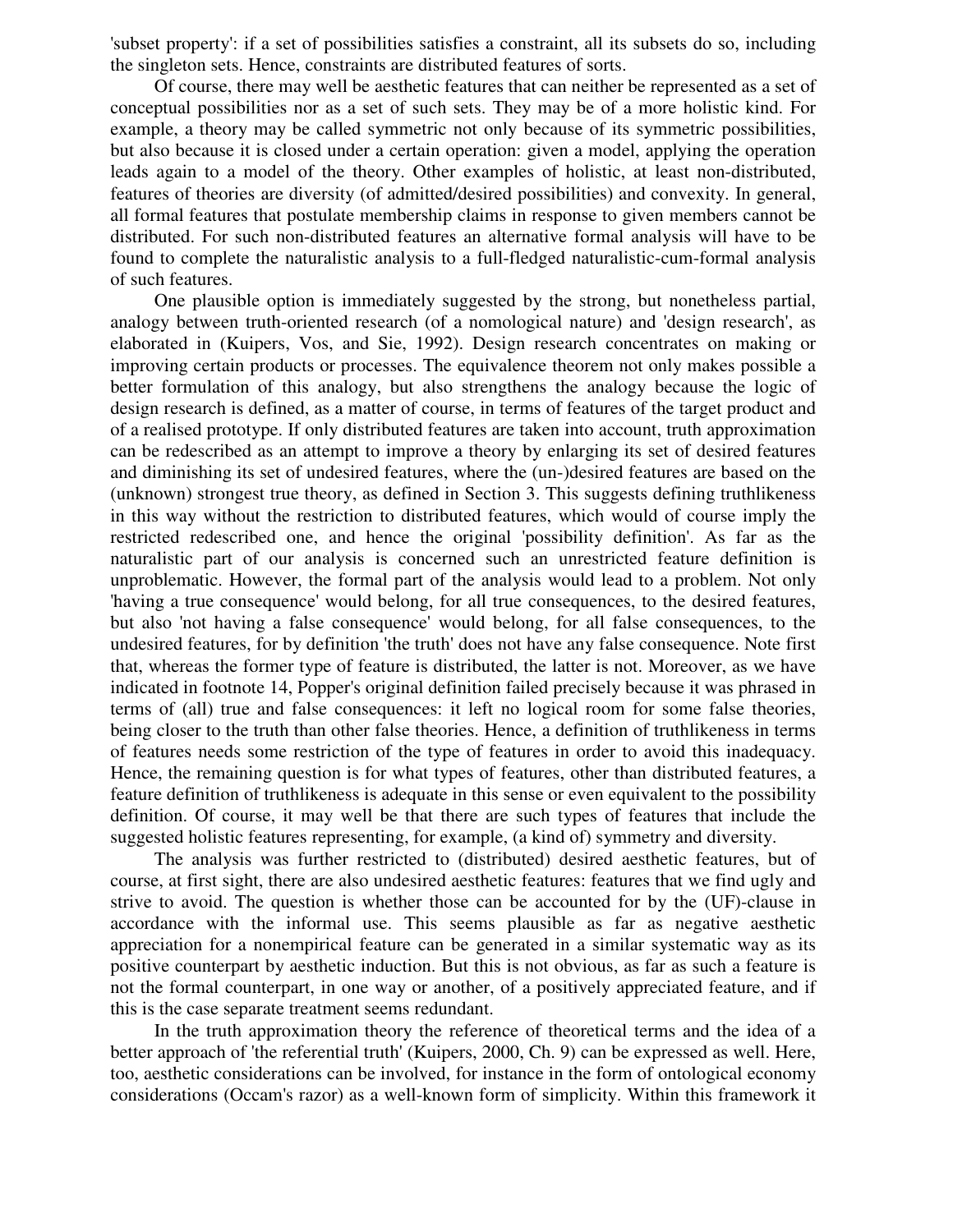is relevant to note that there appears to be a connection between the equivalence theorem of Section 3 and (the strong version of) Leibniz's theory of identity (two objects are identical if (and only if) they have the same features) applied to sets.

There is also a 'refined' version of the theory, according to which not all admitted undesired possibilities are equally unfavourable, with the consequence that improvement of theories is possible by replacing undesired possibilities by less unfavourable, but formally still undesired, ones. Since, according to the equivalence theorem, undesired possibilities have to do with desired features, this also means that a refinement of aesthetic features and their role seems possible.

The current treatment of aesthetic features is strongly determined by the qualitative nature of the truth approximation theory used. It is difficult to imagine how the quantitative theory of Niiniluoto (1987) could be employed for aesthetic features, but the present article certainly offers a challenge to do so. However this may be, the application of the quantitative theory is much more limited, namely to those areas where a meaningful function of the distance between the relevant conceptual possibilities can be defined. But when this can be done, a quantitative definition results in a linear ordering of theories whereas a qualitative definition leads only to a partial ordering.

According to Thagard (1988, 1992) simplicity can compensate for empirical shortcomings as a result of which on closer inspection it becomes possible that a theory is chosen that is more simple but empirically less successful. In the light of the above analysis, this does not seem justifiable for explanatory success, but because lucky hits are possible, it may be reasonable for instantial success. Nevertheless, it seems difficult to formalise this within a qualitative approach, but it should be possible within a quantitative approach.

So far a number of suggestions for further formal elaboration of this article. But other questions crop up too. Laudan (1977) distinguishes between empirical and conceptual problems. It seems reasonable to take empirical problems of a theory as observed counterexamples and unexplained laws. The suggestion of this article is that conceptual problems can be taken as a lack of certain desired nonempirical features or perhaps as the presence of certain undesired nonempirical features. Especially for the former interpretation it is obvious that the role of conceptual problems will then be formally analogous to the role of aesthetic problems, that is to say the lack of certain (desired) aesthetic features. Analogously the formal role of a conceptual problem that is solved by a new theory can be compared with having a certain desired aesthetic feature.

Besides the partial analogy mentioned above between truth-oriented research and design research, another basic form of scientific research, viz., explication of concepts, turns out also to be partially analogous to truth approximation research. Obvious examples and nonexamples of an intuitive concept function as (fixed) desired, and undesired possibilities, respectively, whereas conditions of adequacy can be seen as (fixed) desired features of the intended concept. Thus a 'general logic of research', with different specifications, appears possible (Kuipers, 2001, Ch. 9). In view of the present paper, all these types of research leave room for a modest role of aesthetic considerations.

Lastly the connection between 'simplicity', 'expected predictive success', and 'truth approximation' must be examined for so-called curve fitting. In the literature on simplicity for curve fitting (Sober 1998) the Akaike's theorem plays a central role. It specifies an unbiased estimate of the predictive accuracy of a family of (e.g. linear or parabolic) curves, also called its closeness to the truth, based on past performance. The simplicity or, rather, the complexity of a family is measured in terms of the number of parameters that is characteristic of that family. As far as complexity is concerned, Akaike's theorem states that the estimated predictive accuracy decreases with increasing complexity. Though the breadth of this theorem is heavily criticised (Kieseppä, 1997) and the type of simplicity is not a straightforward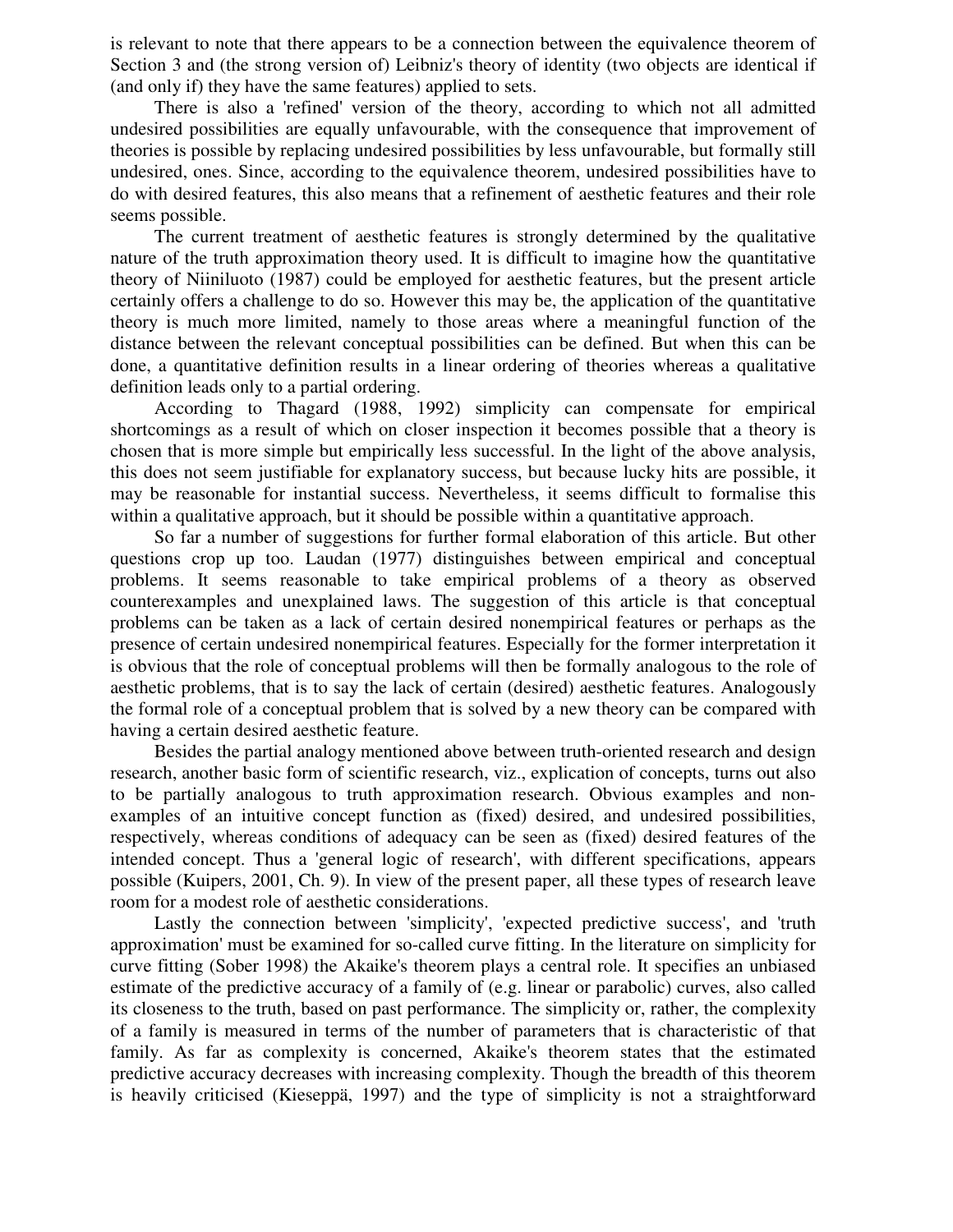nonempirical distributed feature of families of curves, it seems logical to wonder what its relation is to truth approximation in the sense of this paper.

# **8. CONCLUSION**

Even without further investigations we can draw the following conclusions from the presented naturalistic-cum-formal analysis. First of all, as could be expected, scientists' intuitions are correct. Aesthetic considerations can usefully be put into service, even though they are less hard than empirical considerations of an explanatory nature. They can nevertheless function as modest signposts to the truth. Secondly, McAllister could very well be right concerning the origin of aesthetic considerations in general: they may arise from aesthetic induction. This was argued to be partly a matter of cognitive meta-induction and partly a variant of the mereexposure effect, called affective induction. As for their role in scientific revolutions in particular, aesthetic considerations can be far from the truth and therefore obstruct scientific progress among aesthetically conservative scientists.

The core of the answer to the title question "Beauty, a road to the truth?" hence is: yes, beauty can be a road to the truth as far as the truth is beautiful in the specific sense that it has distributed features that we have come to experience as beautiful. This is a nontrivial answer because it is not immediately obvious that a common feature of a theory and the truth can be considered as a (modest) signpost to the truth. The answer is also a demystifying and perhaps disenchanting one because the analysis does not specifically relate to the (acquired) aesthetic value of the feature, but to its formal aspect, namely which conceptual possibilities it includes and excludes and to its meta-inductive support, that is, the legitimate inductive reasons there are to assume that the truth has this formal feature. As a consequence, every nonempirical feature can indicate the road to the truth if there are inductive grounds for assuming that the truth probably has this feature. Contrary to Dirac and Einstein (McAllister 1996, chapter 6) one does not need to assume that the connection between truth and beauty is intrinsic. As for every form of cognitive induction, it is sufficient that the meta-induction involved in aesthetic induction is on average justified at least as often as it is beside the mark.<sup>22</sup>

The outline of the seven problem cases shows that the answer is also useful. Depending on the situation, an aesthetic feature that is assumed to be desired can play a specific role. These features must be handled prudently, though. First, one must keep a close watch over the necessary relativisation of the feature in terms of the meta-induction. Second, an aesthetic feature can, for the same reason, hardly compete with explanatory success that points in a different direction. So one should realise that one might retard some revolutionary change by sticking to them. But, as we have seen in the sixth problem case, an aesthetic feature can very well raise an objection against instantial success that points in a different direction.

Put differently, though there is a clear difference in weight between desired empirical and nonempirical features, the case is different when it comes to the relative importance of differences in instantial success. If the relevant data and the accompanying inductive generalisation are correct, the truth has the empirical feature in question. Though only correct data are needed for a difference in instantial success, such a difference is not a reliable signpost to the truth when a distinction between theoretical and observational terms is operative. As for aesthetic and, more generally, nonempirical features, presupposing them remains a meta-inductive gamble waiting for decisive empirical arguments. That is, subsequent empirical success may make them superfluous or they may downplay their weight. Such new empirical arguments may or may not be the result of a well motivated

 $22$  Contrary to the relativisation that Derksen (1999) attempts to perform on McAllister's inductive argument for aesthetic features in a narrower sense, that argument appears to have nothing to do with the specific aesthetic value of aesthetic features, but exclusively with the formal and meta-inductive aspects of such features and of other nonempirical features.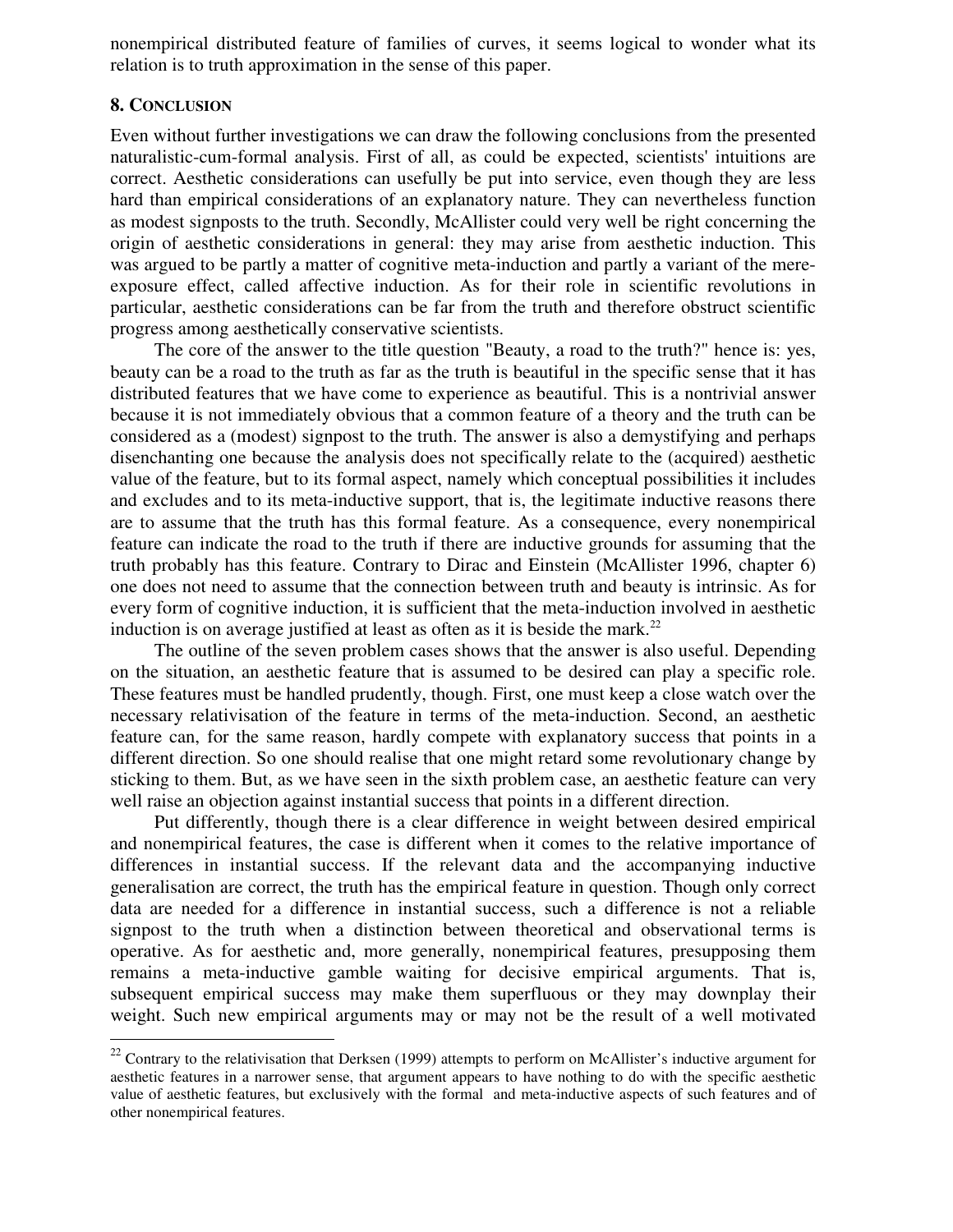change in the difference between theoretical and observational terms. The standard form of such a change is the transformation of theoretical terms into observational ones, by accepting certain theories as true. In this way the former theoretical terms become observable or at least measurable. 23

## *References*

- Bornstein, R.F., (1989), "Exposure and Affect: Overview and Meta-Analysis of Research, 1968-1987, *Psychological Bulletin,* **106**.2, 265-289.
- Bornstein, R.F., (1994), "Are subliminal mere exposure effects a form of implicit learning?", *Behavioral and Brain Sciences*, **17**, 398-399.
- Derksen, T., (1999), "Schoonheid als argument. Over James W. McAllister, Beauty and Revolution in Science", *Algemeen Nederlands Tijdschrift voor Wijsbegeerte*, **91**.3, 168- 173.
- Kayzer, W., (2000), *Het boek over de schoonheid en de troost*, Contact, Amsterdam.
- Kieseppä, I., (1997), "Akaike information criterion, curve-fitting, and the philosophical problem of simplicity, *The British J. for the Philosophy of Science*, **48**.1, 21-48.
- Kuipers, T. (1991), "Dat vind ik nou mooi", in: *Visies op cultuur en literatuur. Opstellen naar aanleiding van het werk van J.J.A. Mooij*, ed. R. Segers, Rodopi, Amsterdam, 69-75.
- Kuipers, T., (1997), "The dual foundation of qualitative truth approximation", *Erkenntnis*, **47.2**, 145-179.
- Kuipers, T., (2000), *From instrumentalism to constructive realism*, Synthese Library, Vol. **287**, Kluwer AP, Dordrecht.
- Kuipers, T., (2001), *Structures in Science*, Synthese Library, Vol. ???, Kluwer AP, Dordrecht.
- Kuipers, T. & Vos, R. & Sie, H., (1992), "Design research programs and the logic of their development", *Erkenntnis*, **37.1**, 37-63.
- Laudan, L., (1977), *Progress and its problems*, University of California Press, Berkeley.
- McAllister, J., (1996), *Beauty and revolution in science*, Cornell University Press, Ithaca.
- McAllister, J., (1998), "Is Beauty a Sign of Truth in Scientific Theories?", *American Scientist*, **86**, 174-183.
- McAllister, J., (1999), "Waarheid en schoonheid in de wetenschap", *Algemeen Nederlands Tijdschrift voor Wijsbegeerte*, **93**.1, 153-167.
- Mull, H.K., (1957), "The effect of repetition upon the enjoyment of modern music", *The Journal of Psychology*, **43**, 155-162.
- Niiniluoto, I., (1987), *Truthlikeness*, Reidel, Dordrecht.
- Regt, Henk de, (1998), "Explaining the splendour of science", *Studies in History and Philosophy of Science*, **29**.1, 155-165.

 $^{23}$  For this long-term dynamics in science, see Kuipers (2000, Sections 9.2 and 13.3).